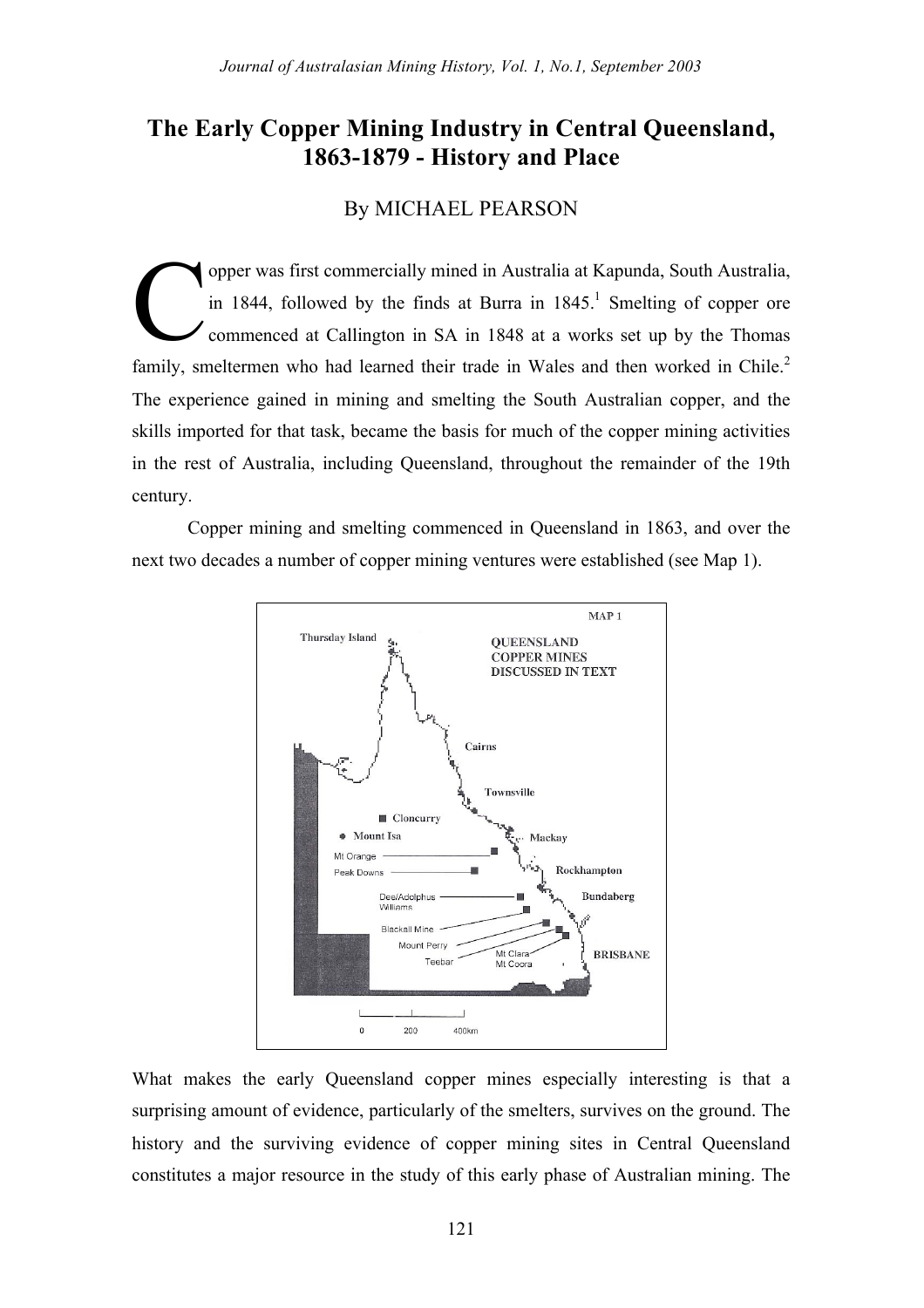sites described below were recorded and assessed as part of a survey of heritage mining places in southern and central Queensland.<sup>3</sup>

The paper outlines the history and description of the copper mines studied, then presents a brief overview of copper technology of the period in Queensland based on this information, discussing features that warrant further archaeological research.

## **History and mining remains— Peak Downs Copper Mine**

The Peak Downs Copper Mine, which commenced operations in 1863 near Clermont in Central Queensland, was the first large-scale successful copper mine outside South Australia, and the first rich mine in tropical Australia.<sup>4</sup> While copper mining had taken place at a number of mines in central-western New South Wales from the mid-1840s,<sup>5</sup> and in Western Australia from about  $1853<sup>6</sup>$  these ventures were mostly of limited success and on a smaller scale than at Peak Downs. The Peak Downs Copper Mining Company was formed in Sydney by T.S. Mort, J.A. Manton and T.W. Smart on 31 December 1862. Manton was the first manager, and very rich ore was raised in first 3 months (40 per cent assay). Smelters (reverberatory) were erected in 1865, but were unsuccessful until experienced smelter hands were brought from South Australia. An excellent description of the operation of the five reverberatory smelters in operation by July 1865 was published in the *Peak Downs Telegram*, 8 July 1865. This article refers to the failure of the bottoms of the smelters (as the smelter bases were referred to at the time) due to poor quality sand being used to form the bottoms, so contributing to the escape of copper matte, later to be recovered by treating (and destroying) the furnace bases. Smelting was placed in the hands of J.P. Christoe in 1867 who was succeeded by Captain Leyshon Jones, and then in 1870 by Mauris Thomas, one of the brothers responsible for the first smelters in SA.<sup>7</sup>

T.S. Mort withdrew from the company in 1866. The company struggled on, its prospects improving with the rise in copper prices in the late 1860s. In the 1872-3 copper boom, the company imported 200 Cornish copper miners and their families in order to increase operations. However, the company could not make the mine and smelter pay, and the mine was sold off in  $1877<sup>8</sup>$  One of the problems was isolation, the copper ingots having to be transported over 300km to the coast at Broadsound by dray. Another was the heavy demand for firewood for the smelters, which led to escalating costs and delays in bringing timber from ever-increasing distances.<sup>9</sup>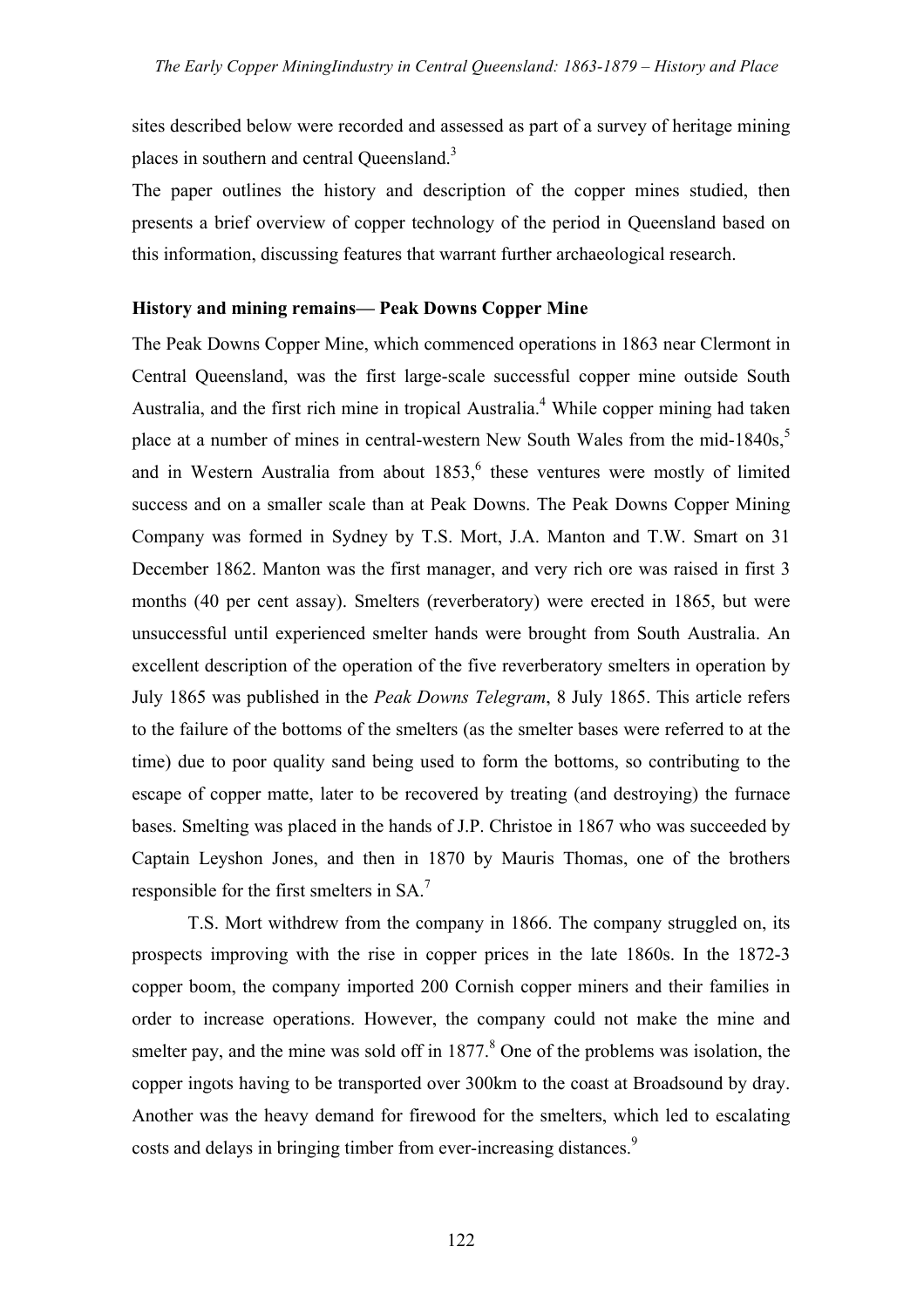Mining, however, seems to have carried on until a lease held by Christoe (previously one of the smelting captains) was terminated in  $1883$ <sup>10</sup> Others worked parts of the area, for example Folster and party treated old tailings through a cyanide plant in 1895, to recover gold. $11$ 

In 1906-7 the Peak Downs Copper Company built a new smelter and stack, furnaces, and dams and de-watered the mine (presumably the Main or Engine shaft), but the company was overcapitalised and had ceased operation in 1907. In that year they smelted 2,460 tons of ore for 72 tons of copper.<sup>12</sup> In 1916-17 machinery was overhauled in anticipation of the re-treatment of the slag heaps, but this never eventuated, though the slag heaps were tested. G.A. Johnston retrieved 12.82 tons of material from the old smelter bases, and had it treated in Mount Morgan, returning 1.27 tons of copper, and Risien and party operated for a period on tribute, scavenging the old smelter bases and sending the matte to Port Kembla for smelting.<sup>13</sup>

The work force for the mines and smelters lived in the nearby town of Copperfield, or in the larger town of Clermont, six kilometres to the northeast. Copperfield is now abandoned, but Clermont, the oldest inland settlement in tropical Queensland, is a regional centre now bolstered by the nearby Blair Athol coalfield.

The mining remains surviving today consist of a very large mine shaft (the Main or Engine shaft), with ruined stone engine house, extensive mullock tips, machinery footings and a stonework floor. Other mine shafts on the site are shown in a plan in a 1942 report.<sup>14</sup> These appear to have been the original shafts, but seem to have been reworked as a standing brick chimney, approximately 27.5 metres tall, built in 1906-7, is located near them. Adjacent to this chimney is a smelter base clearly of later design and almost certainly the foundations of a water-jacket furnace. A relatively small (23m x 19m) slag tip has conical slag forms below the tip face, while the upper portion is 'pavement' slag, laid in squares while liquid.

The 1860-70s smelters are located on both sides of the modern access road, which appears to have been built through the centre of one wing of the 'T' shaped smelter complex. This smelter group once had 22 chimneys, none of which survive, but a collapsed chimney complete with reinforcing bands can be seen on the northern side of the site. The orientation of the old smelter and its approximate relationship to the slag heaps can be traced on the ground. The  $1942$  plan<sup>15</sup> shows the area of the old smelters to have been 'brick rubble' even by that date, and it is likely that the smelters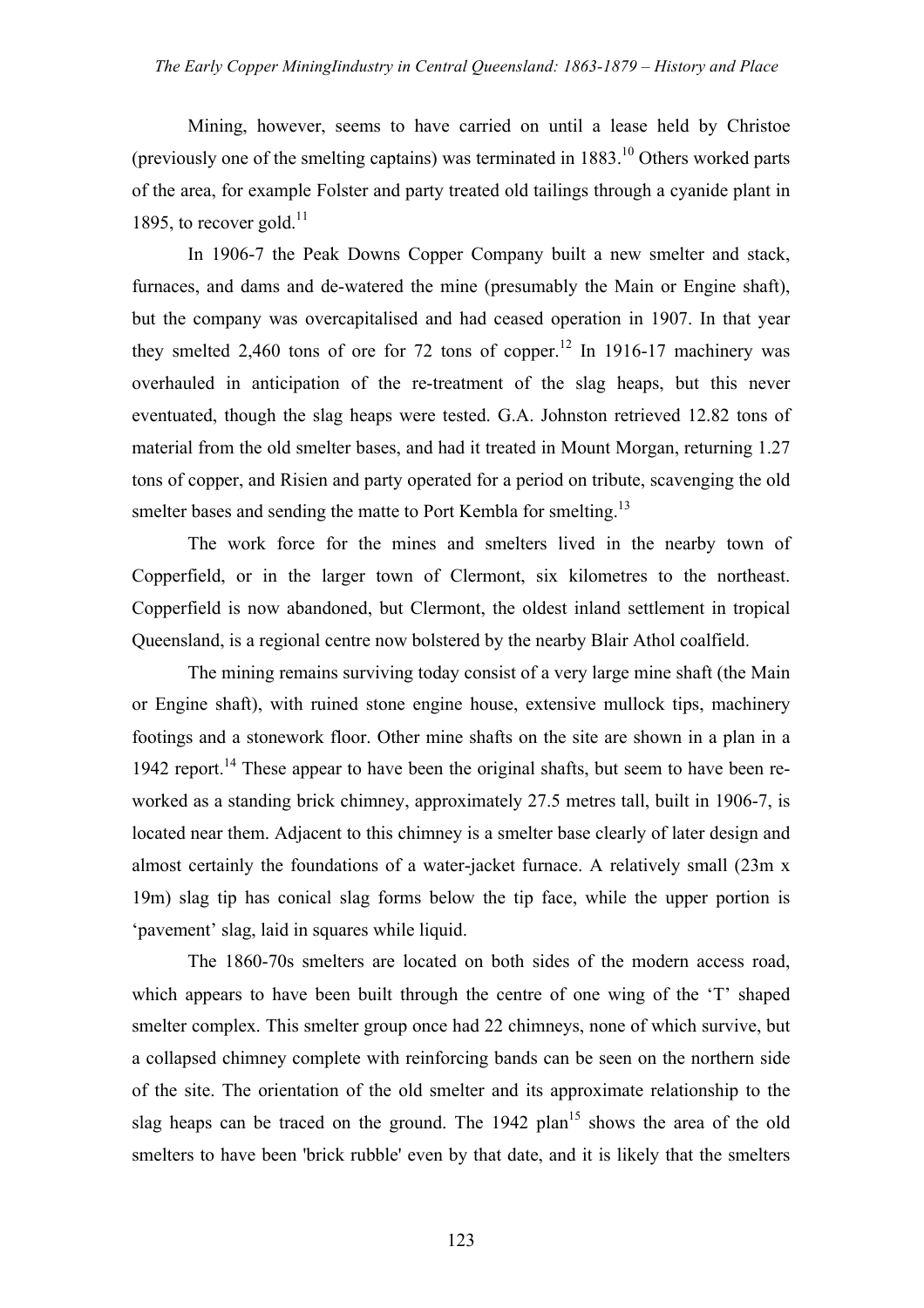and remaining chimneys were razed when the smelter bottoms were salvaged in the 1916-18 period.

A very large slagheap is 30m to the south of the access road, measuring 150m east-west and 40m north-south, and approximately 7m deep at its outer edge. The slag in this heap is in the form of broken slag and 100cm x 50cm loaf shaped ingots, formed by casting the slag in sand moulds, and quite different from the conical forms created by later slag buckets. Pits have been dug into the top of this slagheap, presumably for sampling for re-processing in 1916 (or later). The smelter furnaces associated with this slagheap appear to have been largely bulldozed into a neat row of brick rubble and smelter iron-ware parallel to the new access road. The extent to which in-situ archaeological remains of the smelters might survive closer to the slagheap was difficult to ascertain due to heavy undergrowth over the area.

On the northern side of the access road is a much more disturbed area of slag, part of which has been bulldozed into a new pile, and tracks have been bulldozed through the area to access other mining activities (mainly for gold) surrounding the smelters. Near this northern slagheap is an area of brick rubble which appears to be the in-situ remains of part of one wing of the original smelter complex. This area covers approximately 60m x 17m, and what appear to be bases of the original smelter walls can be made out among the rubble. It is in this area that the clear remains of a fallen chimney can be seen.

# **History and mining remains— Mount Perry Mine**

Mount Perry Mine was developed after copper was discovered at Mount Perry in 1862, and confirmed in 1869 by local landholder, Henry Dingle. Dingle, Connolly and Walker took up the Mineral Freehold in 1870, and a copper rush followed, The partners sold out to Ebenezer Vickery the same year. Vickery formed the Mount Perry Company and commissioned A.S.R. Osborne to report on the mines and establish smelters. Osborne employed Peak Downs miners and smeltermen and imported South Australian miners who arrived in 1871. The first reverberatory smelter was erected in 1871 and blown-in in 1872. Israel Bennett took over as mine manager when Osborne left in 1875, and the smelter was closed down in 1877 with falling copper prices (a problem commencing in 1873). There was then a low level of mining activity until prices revived in 1884<sup>16</sup>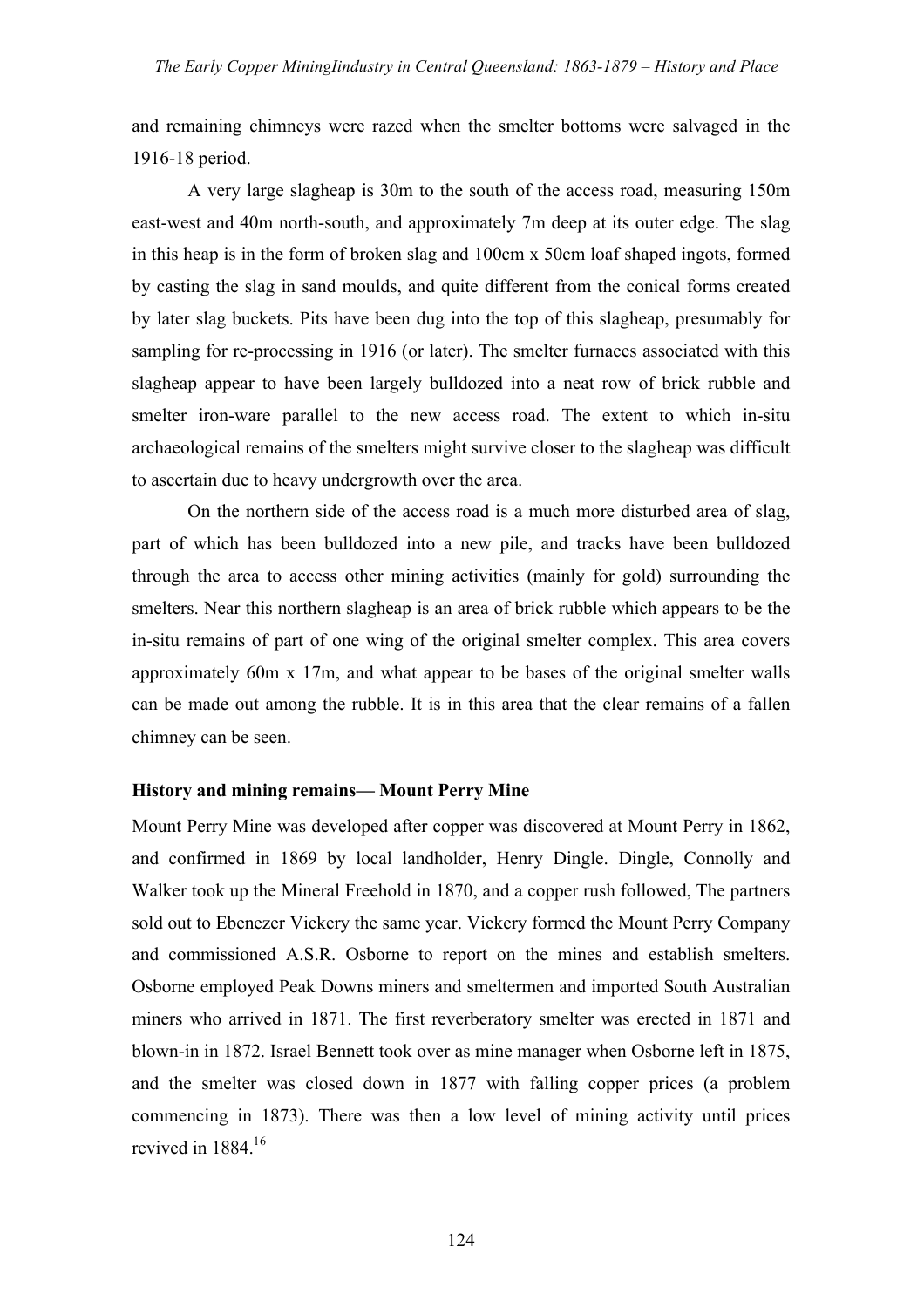The Mine was sold in 1887 and became the London-based 'Mount Perry Copper Mining and Reid's Creek Gold Mining and Smelting Company', and smelting resumed until falling prices again led to their closure in 1891. The company again changed hands in 1898 and became the Queensland Copper Company, with French directors. The mining and smelting processes were improved under the new management, with waterjacket furnaces which had a daily capacity of 60-80 tons, replacing the reverberatory furnaces for primary smelting in 1901. Because of the highly siliceous ore, large quantities of flux were needed, and pyritic smelting was used (burning the sulphides in the ore as a fuel source), though with what completeness and success is not clear. The regulus was then roasted in a reverberatory furnace.

The company was reconstructed in 1910 becoming the New Queensland Copper Company, which operated until 1914 when it was liquidated and the smelter closed. Tributers operated until 1917. In the period 1873-1884 the Mount Perry Company produced 4,830 tons of refined copper, and from 1887-1914 it produced 23,782 tonnes of copper, 27,749 ounces of gold, and 793,888 ounces of silver. Mining and processing of the slag dump recommenced in 1971.

The primary mining remains at the site consist of a very large slagheap (120m x 80m), and a few very ruinous remains of the smelter. The slagheap demonstrates two different slag forms, the lower section of the heap is broken slag and many conical forms created by slag solidifying in the slag buckets used to transport it from the smelter. The upper 50cm of the heap is made up of slag poured directly into formwork squares approximately one metre square. This creates a checkerboard pattern of flat level slag pavement across the slagheap, laid to enable easy access to the tipping edge of the dump.

The smelter ruins show some scant evidence interpreted as being the footings of a reverberatory furnace and a base for water-jacket furnaces. Bricks on the site bear frog inscriptions indicating makers as 'Campbells, Brisbane', and 'Smellie and Co, Machinery Merchants, Brisbane'.

The workforce for the mine and smelter was housed in an adjacent settlement that abuts the mining leases, that became Mt Perry township. Largely created by the company, the township infrastructure benefited from the periods of good copper production, and is now a service centre for the surrounding pastoral district.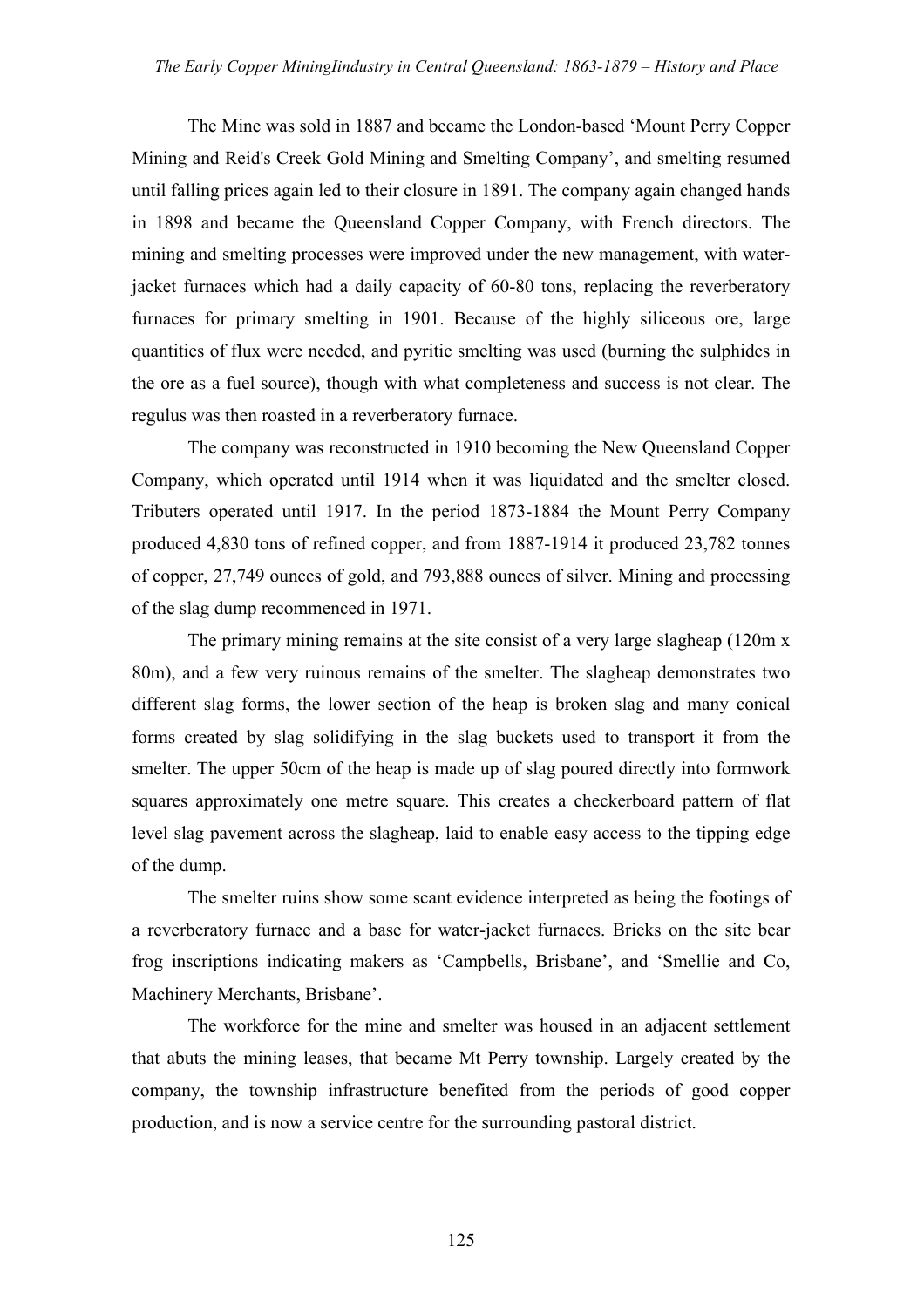#### **History and mining remains - small 1870s mines**

A series of small copper mines and smelters were established during the 1870s, years of high international copper prices. Figure 1 plots the fluctuations in copper prices against the periods of operation of copper mines in Queensland up to 1940. The peak stimulus was experienced in 1863, 1870, 1906-7, and during the 1914-18 war. The Blackall, Flanagan's, Mount Clara and Mt Coora, Teebar, Dee (Adolphus Williams) and Mount Orange Copper Mines, all in Central Queensland, were operating in this period, but most were closed down in the same decade. These smaller mines are described below.

#### **The Blackall Mine and Flanagan's smelter**.

Copper was discovered on 'Kroombit' run, east of Biloela, in 1868 by Robert Ridler, lessee of the adjacent 'Cania' and 'Yarrol' runs. The initial discovery was at the Blackall Mine site, and preliminary mining took place there in 1869. Thomas Perkins, brewer of Toowoomba took up the Blackall lease in September 1870 and steadily developed it until August 1871. In September 1871, 150 tons of ore was reported to have been raised. Perkins was having difficulties by the end of 1871, largely due to the need to cart unconcentrated ore to Gladstone for shipment to smelters in the NSW, the £7.10s per ton cartage making the project non-viable. The mine was partly flooded in early 1872, and the same rains made the roads unpassable for the shipment of ore.<sup>17</sup>

In June 1872, Perkins successfully had a consignment smelted in Newcastle, and commenced construction of furnaces on the site. These were not completed until late 1874. Meanwhile, Perkins had sold the mine in 1872 to Ebenezer Vickery of Sydney (owner of the Mount Perry Mine), Samuel Osborne of Maryborough, and Abraham Rawlings Shoreland Osborne, mining engineer at the Mt Perry Mine. At this time the shafts were down 70 feet and 20 feet  $(21.3m$  and 6m), with 60-70 feet  $(18.2m - 21.3m)$ worked on the underlie. In September 1872, the mine was registered to the Great Blackall Copper Company Ltd., with Vickery as Chairman. Despite a collapse in copper prices during that year, the company continued operation, importing 30 miners in October 1872, to work under Captain Westley. The mines experienced flooding problems during two periods of heavy rain in 1873, and water-raising machinery was put in place to cope. The copper market collapsed again in May 1873, and operations were severely cut back. By the end of 1873 one shaft was down 224 feet (68.3m), with drives at the 90 feet (27.4m) and 150 feet (45.7m) levels, and ore was being stockpiled awaiting better markets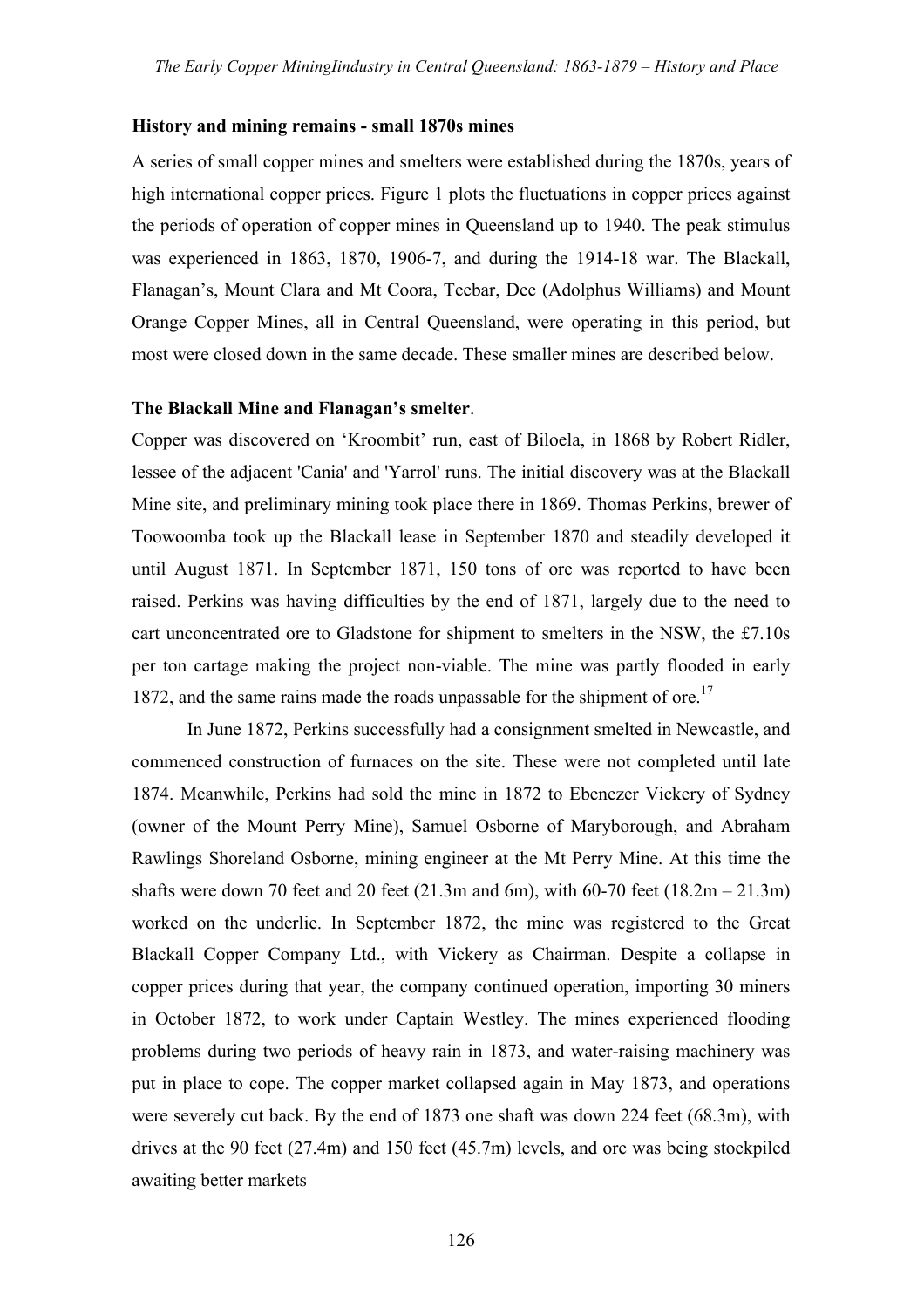The mine was finally closed by August 1874, and the plant reported to have been moved to the Peak Downs smelters at Copperfield. The smelter construction was proceeded with to treat the ore in the stockpile. Two reverberatory furnaces were built, but never fired (and possibly never completed), and the bricks were eventually removed for the building of bake ovens in Monto in the 1920s.

The surviving physical remains of one smelter consist of a rectangular footing about 6m long and 4.7m wide. The stone base is cut into the slope of the ridge, and stands 50cm high at the highest point. The other features are covered by brick rubble. A trench about 50cm wide lies along the centre of the kiln, but its original form is hidden by rubble. The second kiln base is 7.7m to the north, and is much less distinct than the first. It consists of two mounds of rubble, each about 2m wide and 3.5m long, aligned parallel with the first smelter, and separated by a shallow trench about 75cm wide. The trenches are reported by local informants to have shown signs of arched brick. The remains are consistent with them being the bases of reverberatory furnaces, with subfloor flues. There is no sign of chimney remains, such bricks perhaps having been removed to Monto in the 1920s, or perhaps they were never built.

An adit, identified as part of Vickery's Shaft by the locals, is about 50m from the smelter site. A shaft above this adit has been bulldozed in, and the adit is partly obscured by bulldozed earth. A second shaft, identified as Lizzies Shaft, has been filled in and a large mullock tip spills down to the creek to the west.

A township reserve was established in 1872 and by 1873 the town had a blacksmith, three butchers, five carriers, two chemists, a cordial manufacturer, dairyman, a boarding house and five innkeepers, a saddler and harness maker, a 'Medical Hall', seven storekeepers, as well as a post office.<sup>18</sup> The township remains lie along a ridge to the south of the mines, and a number of areas of brick rubble and other signs of disturbance can be seen. However, no recognisable structural remains exist, and the site has been worked over by bottle collectors and metal detectors many times.

## **Flanagan's smelter at the Blackall Mine.**

Francis Flanagan had taken up leases adjacent to the Blackall Mine in September 1870, and steadily developed a mine up until August 1871, sinking two shafts and announcing the deposit to be 'rich and extensive'. It was reported there had been 350 tons of ore raised and 70 cords of wood stockpiled for for smelting.<sup>19</sup> A reverberatory furnace ('Speedwell' type) capable of producing three tons of copper every 24 hours was built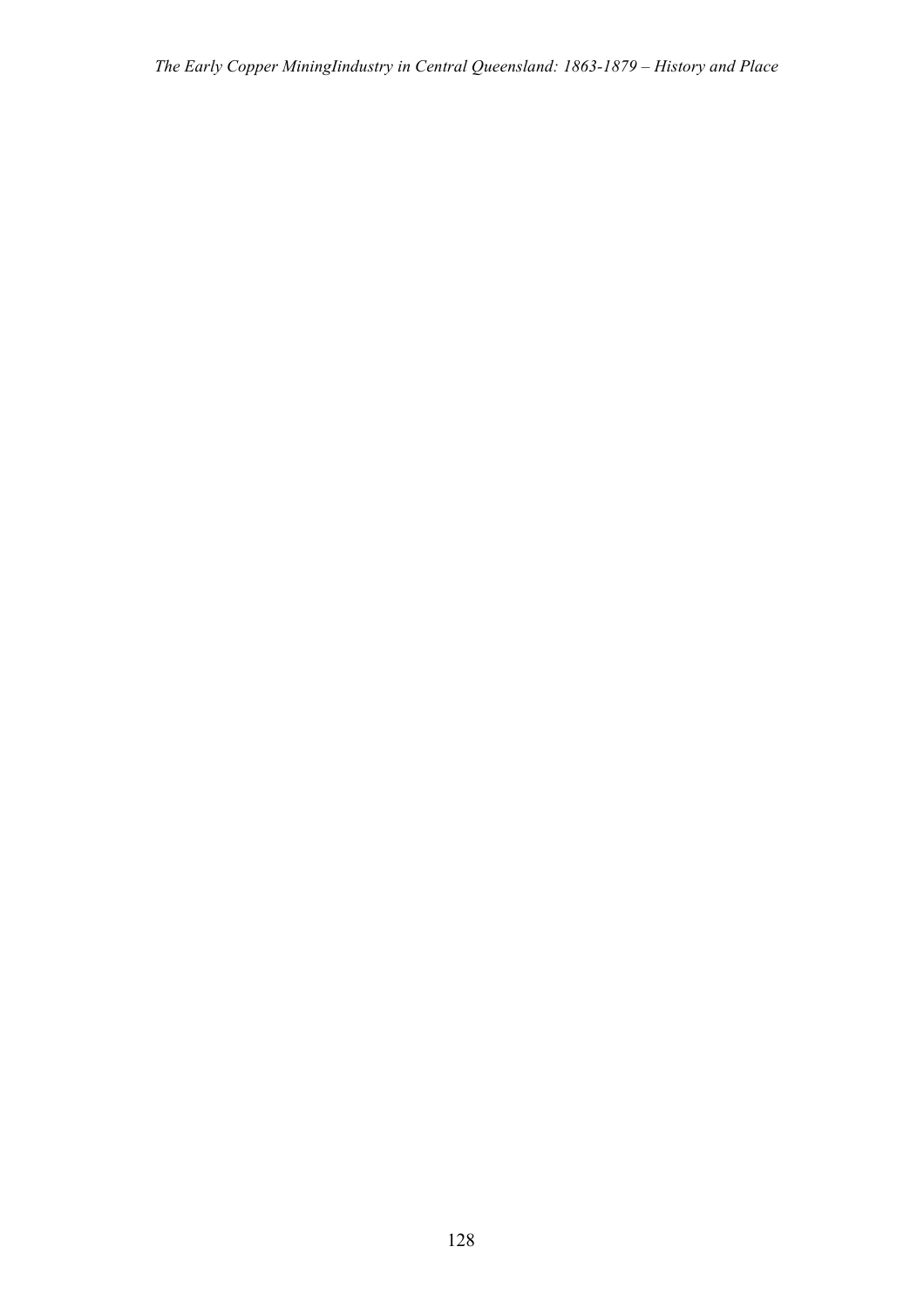in 1871 by experienced furnace builder Mr C. Betteridge, but the furnace failed three times due to inferior bricks made on-site in an updraft kiln. Suitable fire clay was then sought and found on Kariboe Creek, seven miles downstream of Blackall mine. There is no mention of Flanagan or the smelter after the end of 1872, and it appears that the mine closed with the fall in world copper prices in August 1872.

The furnace is said to have been blown up during World War I to gain access to copper matte presumed to be still in the smelter, however, this is not evident in the surviving remains. Attempts were made to re-work the site in the 1930s, but with little success, and recent investigations have failed to demonstrate large reserves.

The reverberatory smelter remains stand in places to a height of 150cm, to the level of the spring of the collapsed roof arch. Sufficient sections survive to full height to indicate the slope of the smelter roof from the furnace end (130cm above the present floor) towards the chimney end (65cm above present floor). Other portions have collapsed, but the form of the smelter is easily discerned. The oval smelting chamber was approximately 3.8m wide and 5m long, with the standard external firebox. The chimney has collapsed, but was located approximately 6m south of the western end of the smelter, and brick rubble from the fallen chimney extends 11m from the base.

Slag extends in four lobes radiating from the smelter. The amount of slag is not great, suggesting relatively little smelting activity. The slag consists of loaf shaped pieces about 100cm x 75cm, having been solidified in sand moulds. The slag contains small masses of copper, suggesting incomplete smelting, or poor slag tapping skills. Near the southernmost slag heap is a flat area which appears from the fragmented stone around it to have been used as an ore-dressing area, where the ore was reduced to appropriate size for smelting, and where the richer ore was hand picked.

The collapsed brick kiln, built of diorite boulders and stones, stands near the smelter. Several pits and small mullock piles show the locations of the filled-in mine shafts located 50m to the east of the brick kiln. To the south of the smelter is an area with fragments of brick, disturbed ground and artefact scatters, which was the living area for those working at the mine and smelter.

#### **The Dee Copper Mine**

The Dee Copper Mine is located in the Mount Morgan mineral field. The copper deposit was discovered in 1872 by William McKinlay, the lease being handed on to an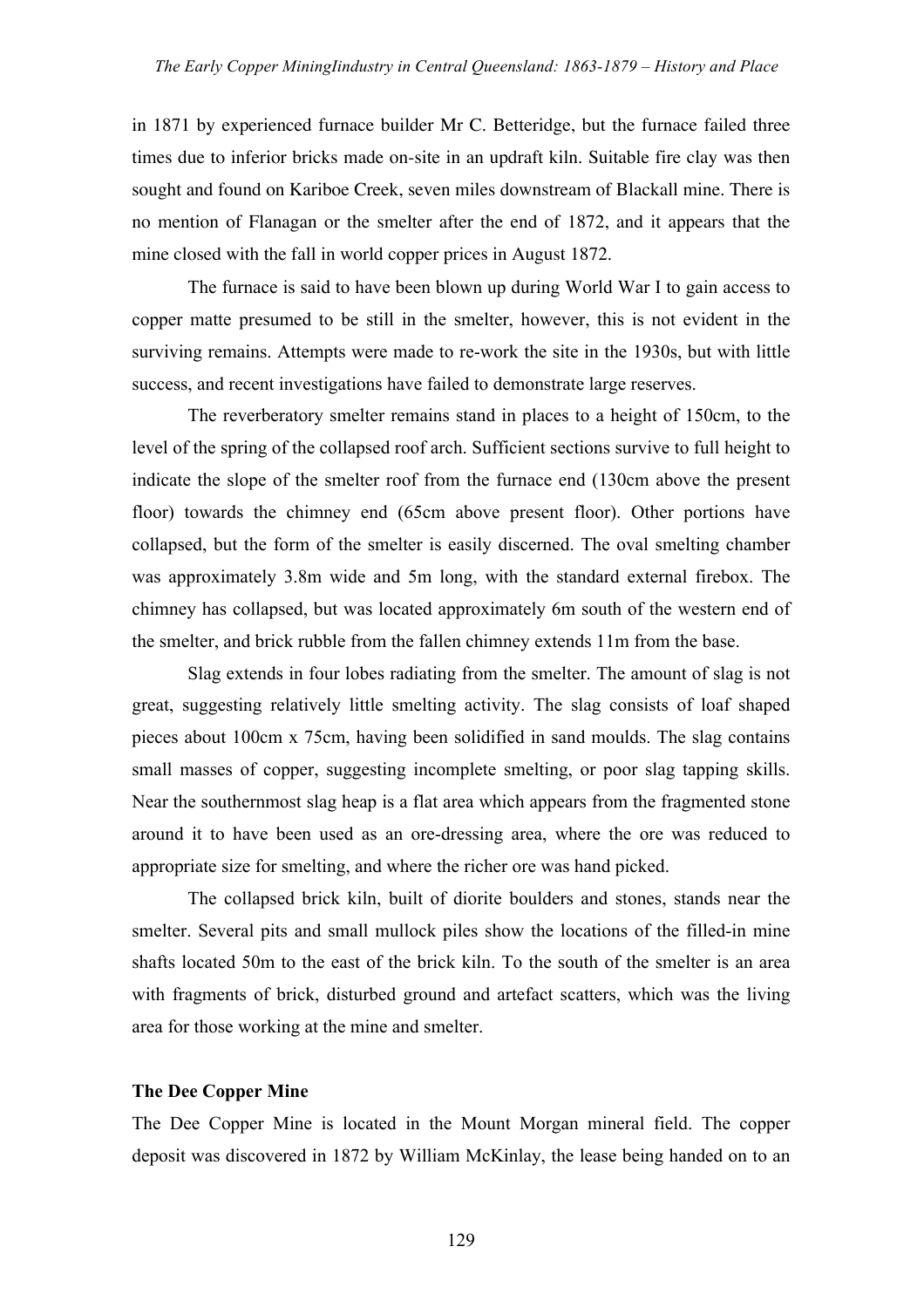American named Hamilton for £500. In turn, he sold it on to the Scottish Australian Mining Company for £20,000, at which time the site was developed by A.A. Morehead from profits made at the Lambton Colliery near Newcastle. John Henry Holman was in charge of mining at the site until it closed down due to falling copper prices. The first six tons of copper reached Rockhampton in December 1876, but the mine closed soon after. The Adolphus William smelter (Figures 2 and 3) was constructed to service the mine in this period (probably in 1874), as was a government road from the railhead at Westwood.<sup>20</sup> The small township of Dee was established on flat land about 1km from the smelter site to house the workforce. The size of the settlement is not clear, but surviving remains are limited to the stone and concrete remnants of four houses, while other houses are likely to have been tent-huts. The settlement site is now a cattle pasture.

The area was again prospected by Mount Morgan Company in 1925, but did not proceed due to liquidation. Re-mining occurred during WWII, with some parcels being sent off for smelting at Chillagoe. Prospecting by test cuts, costeans and shallow shafts was carried out during the 1960s, and possibly after that date. The Smelter does not seem to have figured in any of these re-mining ventures.

The shafts at the Dee Copper Mine are collapsed and have been filled, except for the Yellow Ore shaft, and a few tunnels which remain partly open. Costeans and test cuts are evident over much of the area. The ore hand-picking floor is an area of about 50m radius with mixed bedrock and ore rubble covering it. Hand picking of the ore was undertaken to reduce the amount of country rock which had to be smelted along with the ore.

The smelter consists of two collapsed reverberatory furnaces, with internal ovoid plans circa 6m x 4.5m, separate fire boxes 2.2m x 1.5m, the original internal height of furnaces being estimated at 1.5m plus. The furnaces were originally connected to two chimneys, only one of which still stands, the location of the other being marked by a collapsed rubble pile. The standing chimney has a 1.8m square base, and is estimated to be 16 metres high. The tie plates at base of chimney are stamped 'AWCM' (Adolphus William Copper Mine). The firebricks are stamped 'CUMBERNAULD'. Much iron work associated with the smelter structure is present on the site. The smelter is in relatively good condition. The roof and some wall sections of both furnaces have collapsed, though a small section of the roof arch survives in one furnace. The form of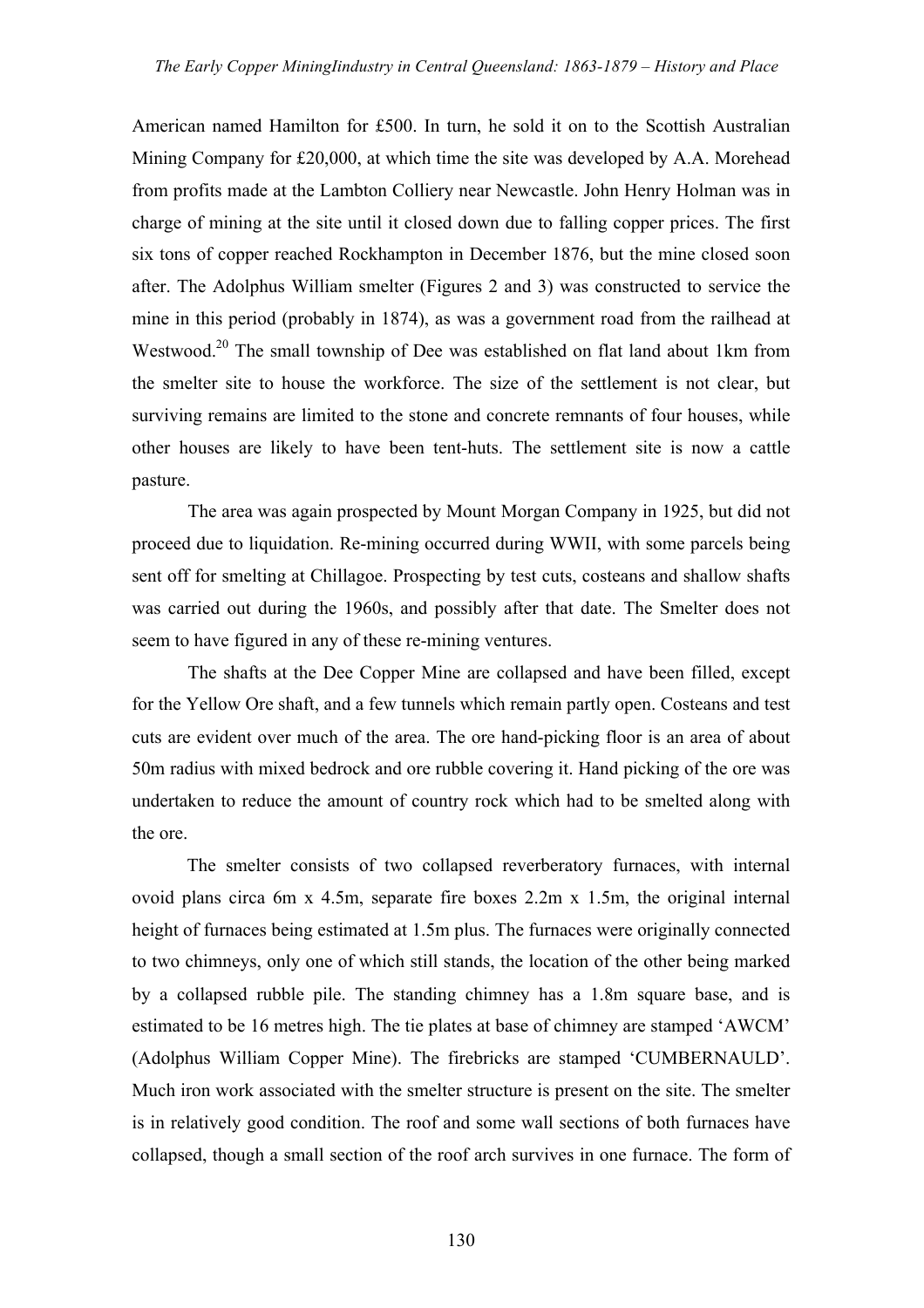the furnaces can be clearly seen in the remaining sections. While fig and other tree growth inside and adjacent to the furnaces is a severe threat to their continued survival, this may have helped protect them from disturbance by stock. The surviving chimney is stable and in good condition. The slagheap extends over an area of about 28 x 16 metres. Several posts both standing and fallen indicate a former structure extending to the south of the smelters and around the chimneys. The smelter site is cut into the slope, and extends onto a bench, which is supported by a stone revetment wall to the west.

### **Figure 2:** *Adolphus William Copper Smelter site*

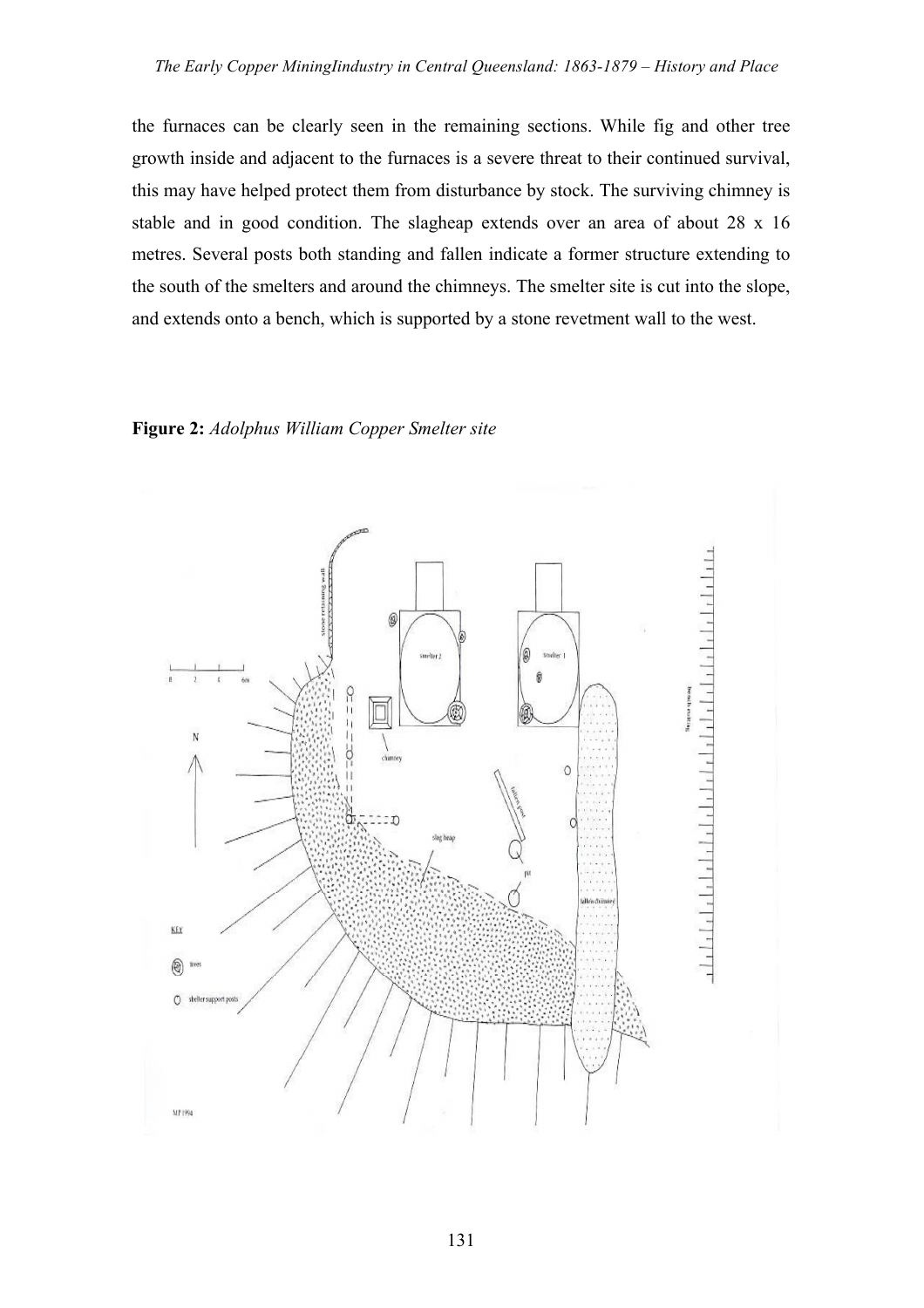

**Figure 3:** *Adolphus William Copper Smelter (No. 1)*

#### **Mount Clara and Mount Coora mines and smelters**

Mining probably commenced in the Mount Clara - Mount Coora area, near Kilkivan, in 1872. The Mount Clara Smelter was built in 1873 (Figure 4), but only operated until 1875, when it was closed. Following the purchase of the Mount Clara holdings by the Mount Coora Copper Mining Company in 1874, the Mount Clara copper ore was subsequently carted to the Mount Coora smelter for treatment. This may have been due to the fact that Mount Clara Mine was two miles from its own smelter, and had to be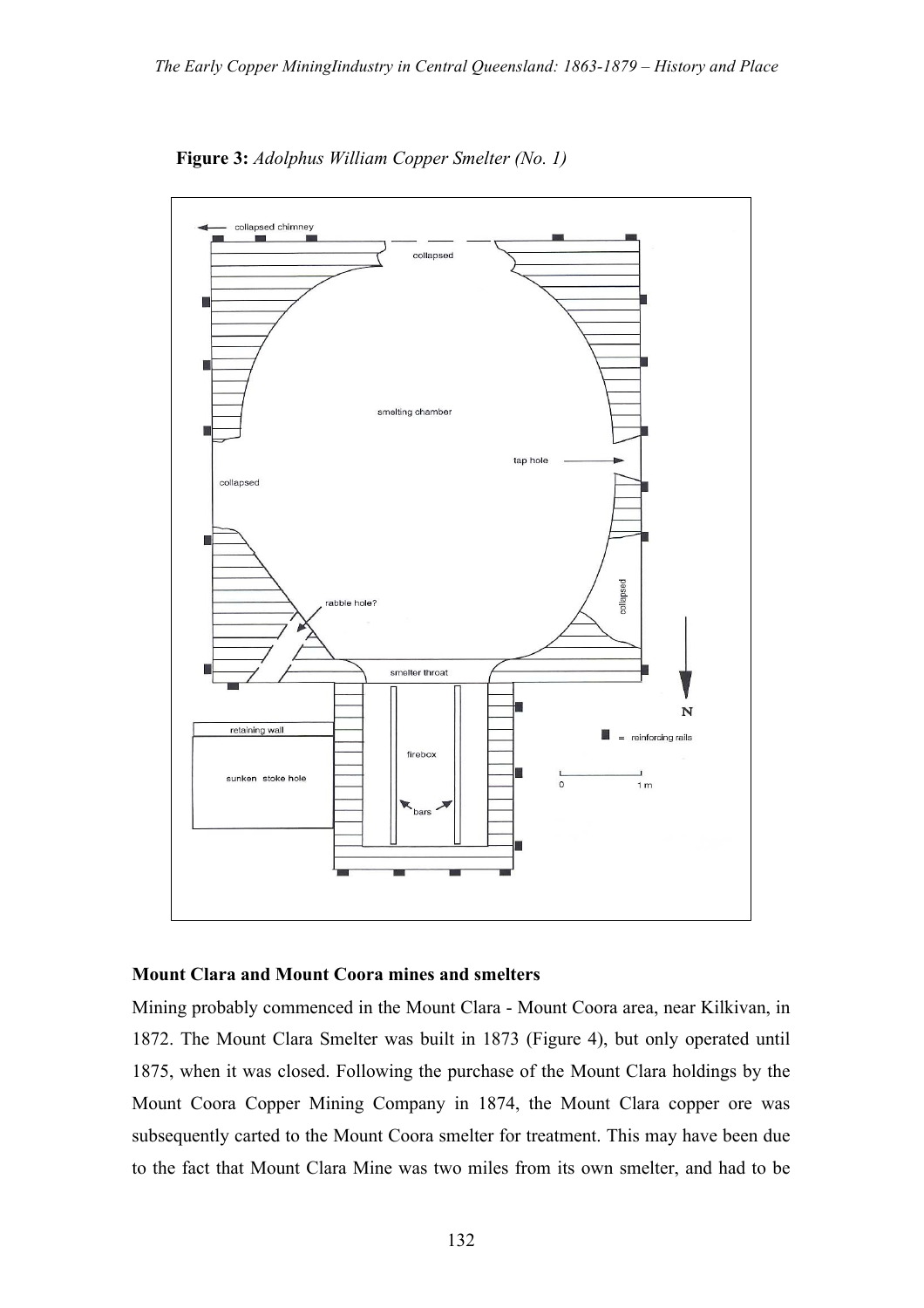carted a considerable distance anyway. Later, Mount Coora also had an ore-roasting furnace built.<sup>21</sup> The eventual closure of the mines was attributed by Rands (in 1886) to the high cost of fuel for the smelters.<sup>22</sup>

The Mount Clara smelter remains, which were repaired by Kilkivan Shire Council with a National Estate Grant in 1978, have been cleared of rubble, making visible the ground around the standing remains. The reverberatory smelter is made of brick and stone, the walls standing to a height of 1.7m at the firebox end, and to 1.2m height at the opposite end of the smelter. These heights seem to correlate with the spring-level of the now-collapsed arched roof. The internal ovoid form of the smelter can be readily seen. The firebox is particularly well preserved, and has a deep below ground access. Iron 'staples' are inserted into the base plinth of the smelter at regular intervals, and seem to be the support points for the rail reinforcing bars which would have originally bound the smelter. Traces of wooden rails used to transport fuel to the firebox can be seen.

The c.13.8m high stone chimney stands close to the smelter, and the entry point of the smelter flue, now-collapsed, can be clearly seen at about 1.8m up the western face of the chimney. The slagheap is small  $(22 \times 11 \text{ m})$ , and contains large, very square, sand-mould slag blocks, each about 80 x 40 x 15cm.

## **Mount Coora Smelter.**

The Mt Coora smelter site consists of a standing brick chimney, approximately 13.5m tall and 1.84m square at the base, with a flue entry arch 1.3m above the ground on the north face, another arch 3.2m up the west face, and a third 8m up the east face. Iron bars run up each corner of the stack, stapled to the brick joints. A small amount of brick rubble stretches out from the northern side of the chimney stack towards the west for seven metres, suggesting the location for the now totally demolished smelter. Bricks about the site bear the impressed labels '( ... )URBRIDGE' (Sturbridge?), and 'M.T. & O C<sup>o</sup>.'. Slag and brick rubble is scattered in several locations over the level bench on which the smelter sits. The main slag tip is at the edge of the bench, about 40m north of the smelter site, but it is not clear due to the undergrowth and soil cover, how much of the bench is in fact composed of slag. Twenty-metres west of north from the chimney is a large mound of rubble, which contains fire-bricks and iron rail reinforcing bars. This mound, which extends over about 12m, is likely to be the roasting furnace referred to in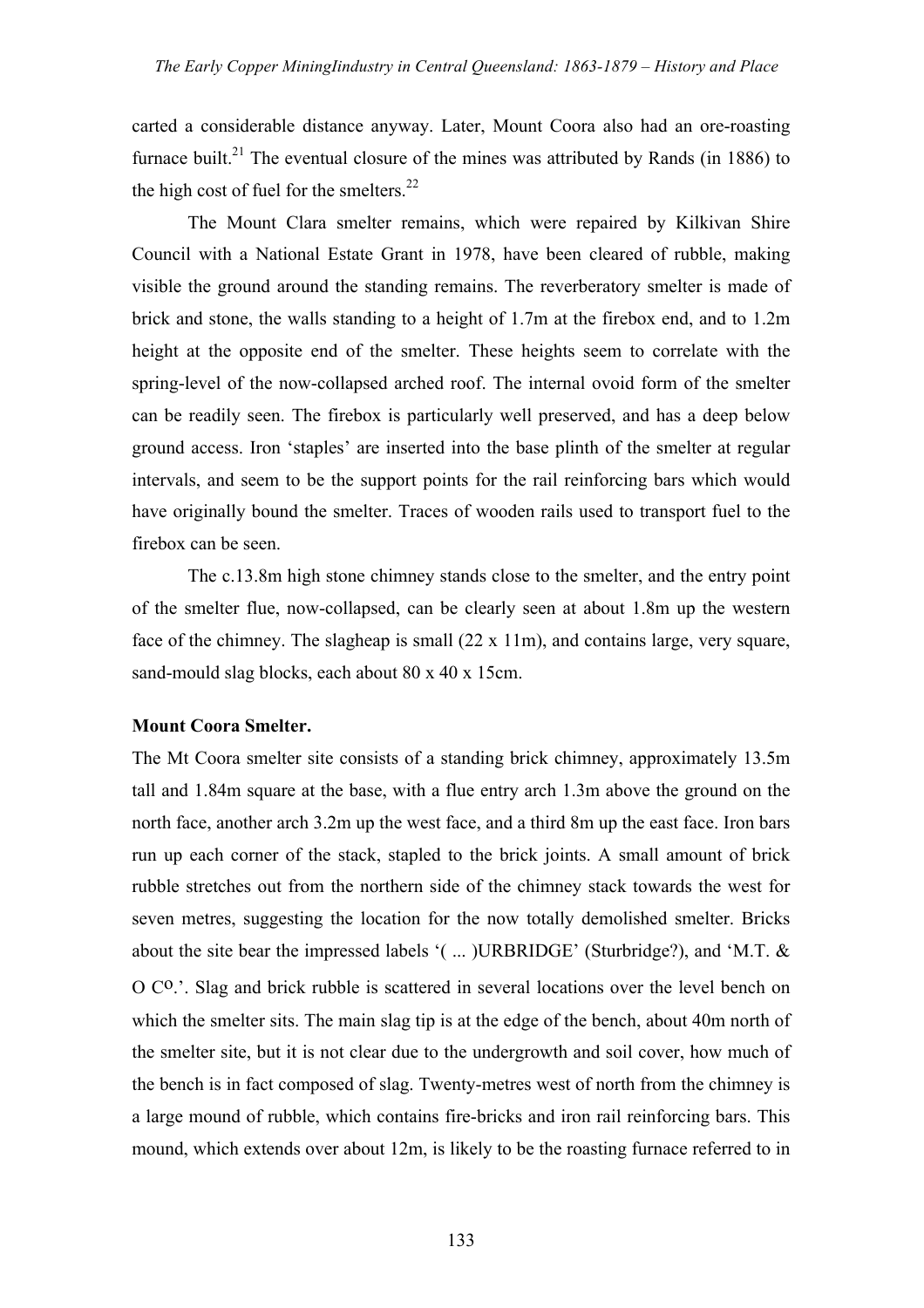the literature. South of the chimney is a bench on the slope above the smelter site, which may be an ore dressing and storage site.





The main mine area has three open cuts, at least four shafts and other signs of working. The re-mining in the 1940s, a drilling program in 1968 and a leaching project in 1972 has further disturbed and confused the remains. $^{23}$ 

# **Teebar Copper Mine**

Mineral Freeholds 1104 and 668 were granted to the Teebar Copper Mining Company Ltd in 1873, and in 1936 it was reported that: 'The ruins of the old smelter and the estimated 100 tons of slag bear evidence to the early period of production'.<sup>24</sup> Rands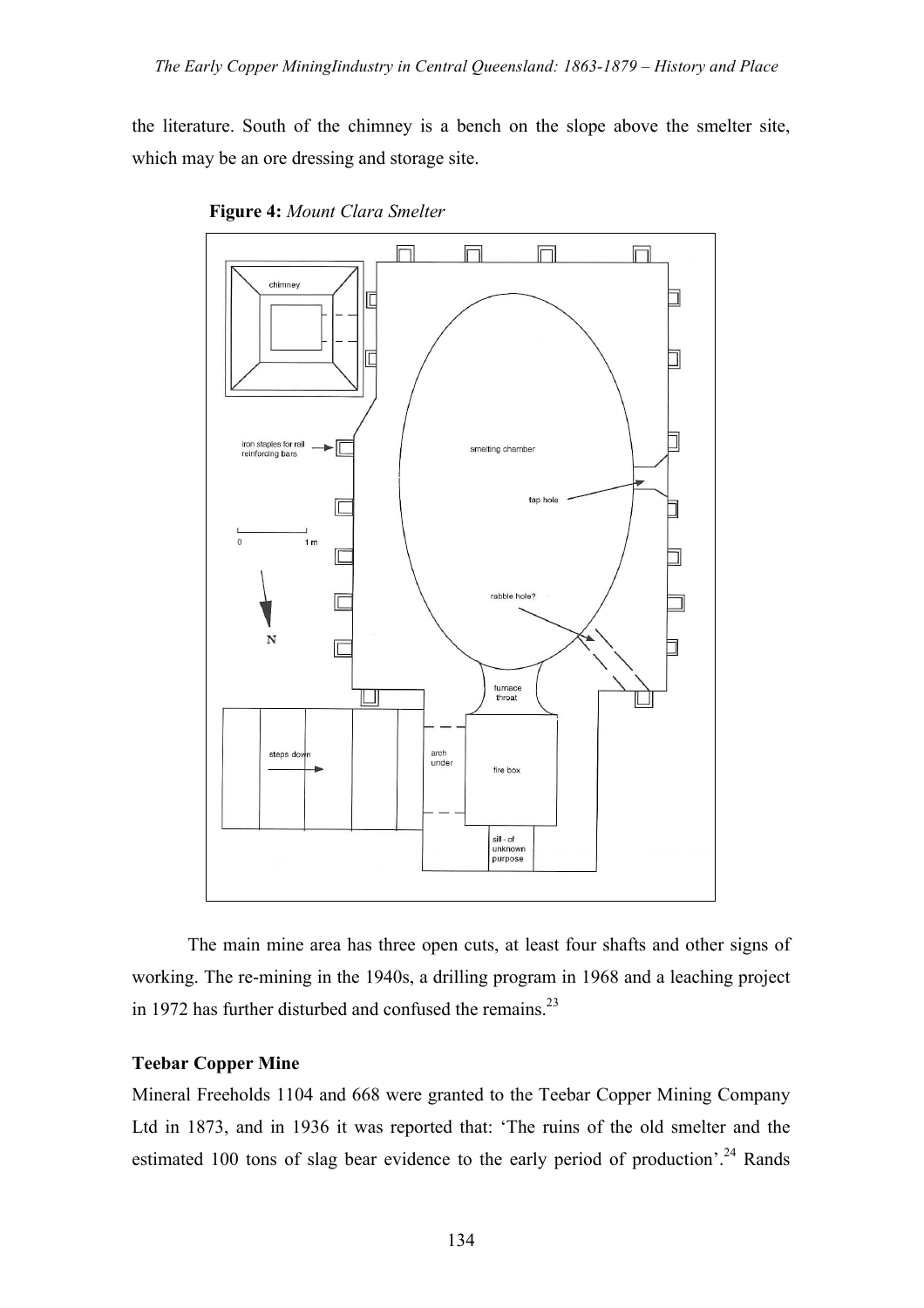gave the location of the smelter and lode as being on the north side of Munna Creek one-and-a-half miles west of Clifton Station. A shaft was put into the lode in 1890, but not worked due to falling copper prices.<sup>25</sup> The Teebar mine was not recorded during the survey project, and its present state is unknown.

## **Mount Orange Smelter**

The Mount Orange Smelter, east of Moranbah, is reported to have been built in 1879 by the original Mount Orange Copper Company, to smelt the ore raised from Keeley's Selection, one of the mines on Mount Orange.<sup>26</sup> The firebricks came from Peak Downs, while the common bricks were made locally. Ball reports that the smelter was fired up again in 1908 after a 'long period of idleness', which was of unspecified duration.

Ball describes the smelter, and says that the labour force to operate it consisted of six smelters, a matte breaker, three woodcutters, a loader and a carter. The smelting process was 'the old Swansea method', necessitating two smeltings, the first giving matte at 40-50 per cent copper, and the second matte with concentrations of 75 per cent copper, together with 35oz per ton of silver, and 2.2dwt per ton of gold. The smelter was capable of processing nine tons of ore per day, but the mines could not maintain that rate of supply. The roof of the smelter collapsed in 1910, and it seems unlikely that it was restored to use.

The Mount Orange mine remains consist of a number of shafts and tunnels and a cutting stoped to the surface, in an area extensively re-worked till recent times, leaving little physical evidence or landscape relating to earlier periods. All that can be seen clearly relating to the earlier mining period is a timber skip of the type used to carry mine props, and some tramway rails made in Birkenhead in 1906.

The Mount Orange reverberatory smelter itself was described by Ball (1910) as having a hearth 13ft  $(3.96m)$  x 37ft  $(11.27m)$ , a fire box 9ft 6inches  $(2.89m)$  x 4ft 6inches (1.37m), and a stack 45ft (13.71m) high.<sup>27</sup>

It is difficult to match the surviving and admittedly very fragmentary smelter remains to these dimensions; the on-the-ground evidence seems to suggest a smelter about 7.55m x 4.75m. The standing brick chimneystack is of the height given by Ball. The photographs given in Ball are also difficult to match to the stated dimensions, the smelter length appearing to be a little over half the height of the stack, or a little over seven metres, close to the size suggested by the ground evidence. The ground evidence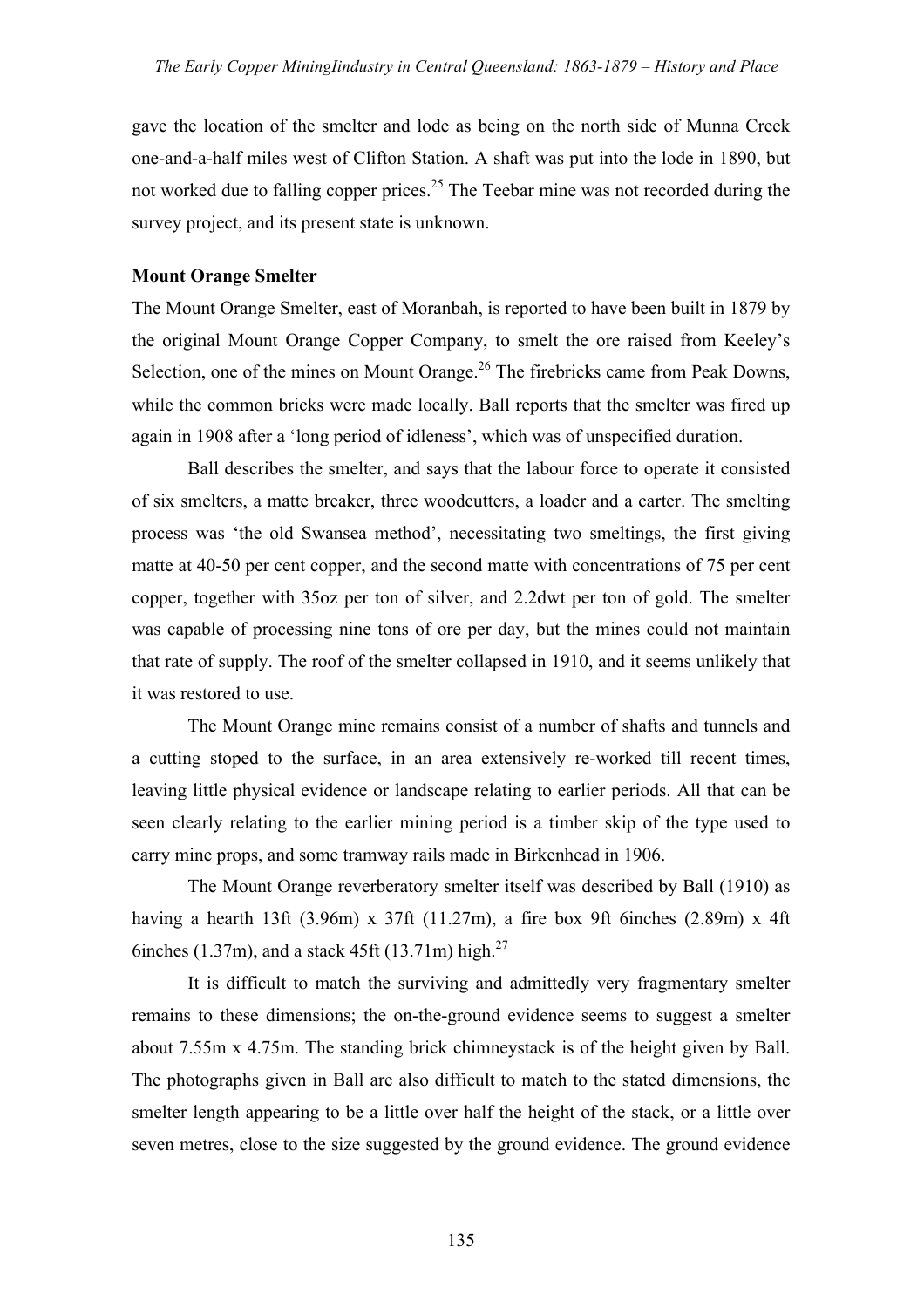size is much closer to the dimensions of the other 1870s smelters recorded during the survey, all of which are around 4m x 6m give or take 50cm.

It is clear that much brick from the collapsed smelter has been removed from the site, as there is relatively little rubble left in situ. The details of the smelter construction, other than its extreme dimensions, cannot be seen at ground level, and without the historical description, it could only be assumed to have been a reverberatory type. The fire bricks at the site are made by 'Campbell'. Several wrought iron stirrups are on the ground, similar to the stirrups present at Mt Clara that were used to fix the bases of rail support bars on the sides of the smelter. An iron bar with stirrup at each end is 2.6m long, possibly being one of the tie bars from the smelter firebox.

A 3.75m square brick floor is located 10m south of the stack, and may have been an ore-dressing area. The slagheap is quite extensive, covering an area of the creek bank about 21m long, and with a tip-face about 6m high above the creek level. There are several brick piles to the north of the smelter, possibly the remains of fireplaces. What appear to be ore piles are located about 80m to the north. The slag is in sandmoulded loaf forms.

## **Subsequent copper mining in Queensland**

While this paper concentrates on the copper mines and smelters built prior to 1880, in order to place these sites in their overall historical context it is necessary to briefly mention the subsequent history of copper mining in the state.

In the 1880s copper mines were established at Cloncurry, where what may have been the state's first water-jacket smelter furnace was blown-in in 1885.<sup>28</sup> A second copper boom occurred in the Central and Southern region in the period 1897 - 1907, with mines and smelters established at places such as Sundown, Glassford Creek, Mount Hector, Mount Chalmers, Mount Cannindah, and most importantly, at Mount Morgan, where the copper was at last being exploited from what had previously been a gold mine. A number of these mines, such as Mt Perry and Mt Chalmers, were taken over by overseas capital in this period.<sup>29</sup> At the same time, smelters were established in the Northern region, notably at Mt Garnet, Chillagoe, Mount Molloy and in the Mount Isa District.<sup>30</sup>

Because copper was subject to major fluctuations in international metal prices, copper mining was prone to a market-driven boom and bust cycle to which goldmines, relying on a fixed gold value, were not subject (see Figure 1 for copper fluctuations).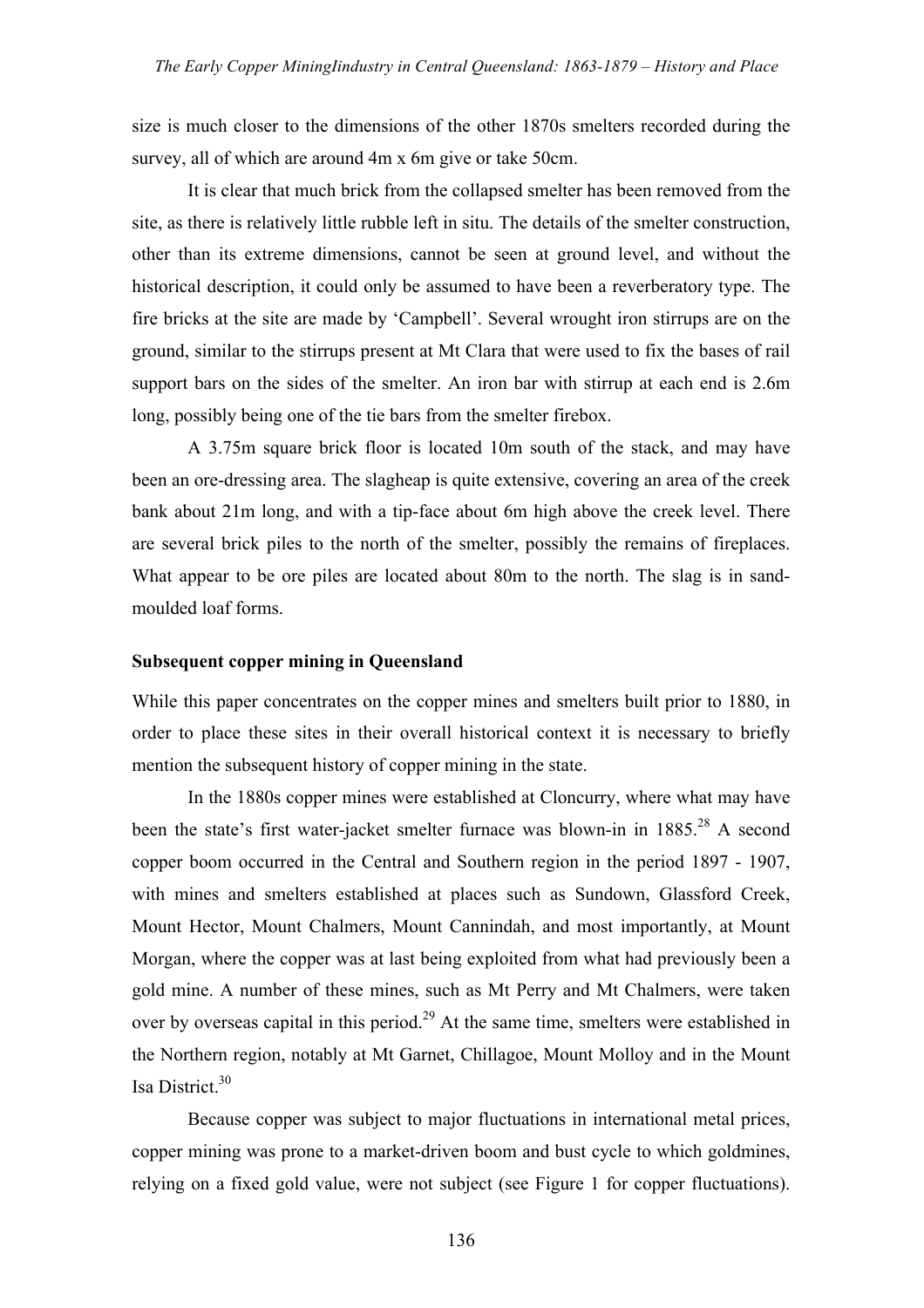The boom periods for copper mining in Queensland correspond to similar developments in other states, with only the top producers being able to break (to some extent) the dependence on high prices to ensure survival. In the Central and Southern Regions, Mount Morgan was the pre-eminent copper producer, commencing smelting in 1903 and remaining the State's leading producer for 20 years. By far the biggest copper producer in Australia's history, Mount Isa, did not commence smelting until 1943.

# **Copper technology in Queensland**

When copper smelting commenced in Queensland, at Peak Downs in 1865, the technology used was the Welsh reverberatory furnace, brought by the miners and smeltermen imported to Queensland from the South Australian mines, where the reverberatory smelter had become established as the norm. This technology sustained the Queensland copper industry until the 1890s, when the water-jacket blast furnace technology developed in the USA began to become more common. For most of this period it was Central Queensland that was the predominant copper producing area of the State, and it is here that by far the greatest number of reverberatory furnace remains are concentrated. The numerous copper smelters in Northern Queensland, on the other hand, are predominantly of the waterjacket type, and at the time of writing only one intact example of this type had been located.

Bell and McCarthy have summarised the operation of the reverberatory  $furnace<sup>.31</sup>$ 

A reverberatory furnace is essentially a masonry hearth with a roof over it. Copper ore which has been finely crushed and concentrated is mixed with flux [additives which assist in the chemical reactions taking place in the ore, and lower the melting point of the ore] and spread on the hearth, and an intense fire is lit in a firebox at one end of the furnace so that the flame passes over the charge on its way to the flue. The charge is heated by a combination of direct radiation from the flame, heat reflected (or reverberated) from the vaulted roof, and radiation from heat stored in the masonry. There is relatively little opportunity for chemical reaction between the charge and the combustion gases, and reactions in a reverberatory furnace are principally those that occur between ore and flux, hence the need for both of these substances to be finely divided and well mixed. In nineteenth century practice, the furnace was fired for up to twenty-four hours, then the fire was drawn and the matte and slag were tapped from separate openings at different levels on the side of the furnace. After any necessary repairs were made to the furnace, a new charge was shovelled in and the cycle recommenced.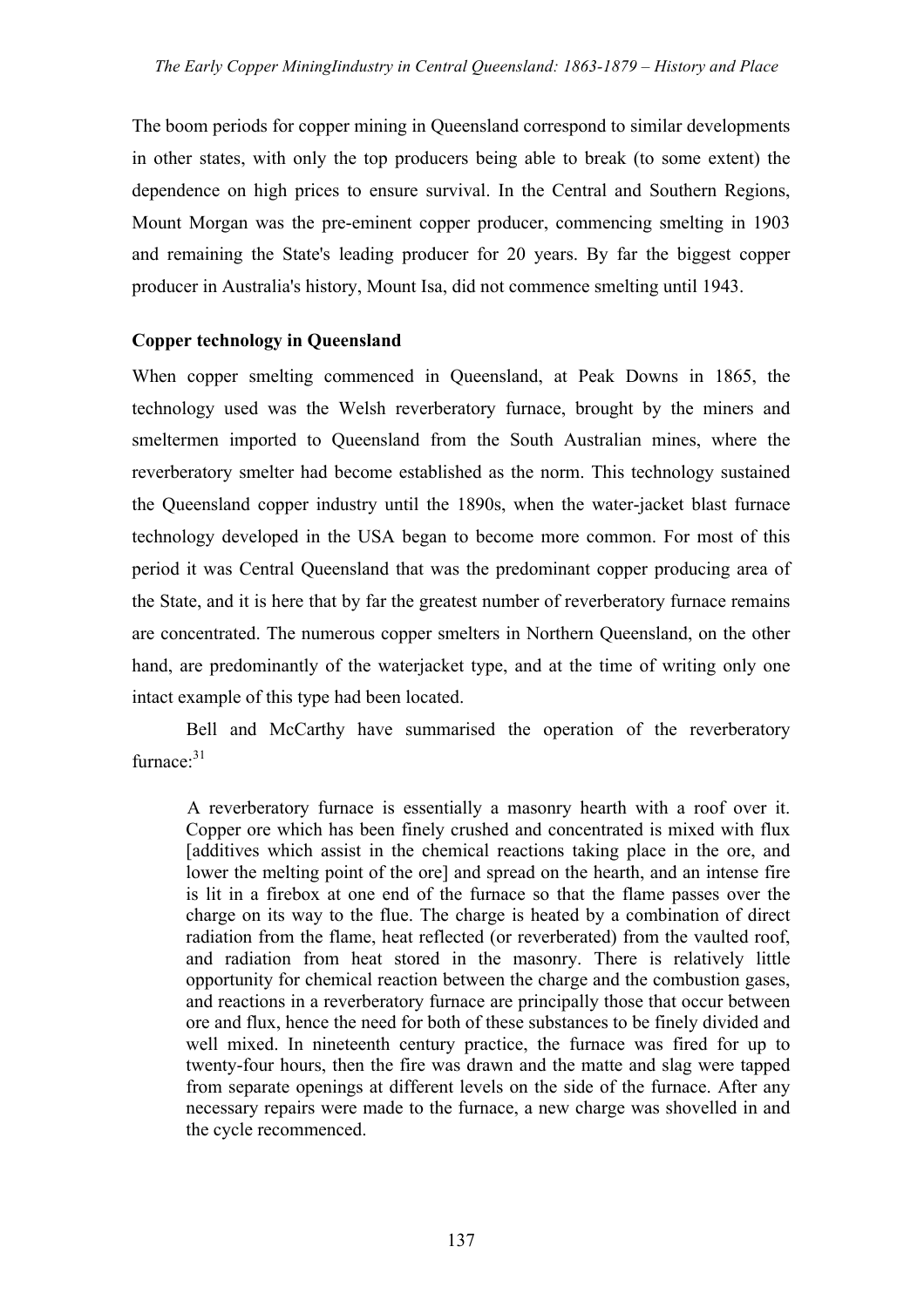The nineteenth century was a time of considerable experimentation with copper metallurgy in the established centres of smelting around the world. It was even more of an experimental undertaking in the isolation of Central Queensland. Fuel materials, sand to make furnace floors, clay to make bricks locally, fluxes to deal with complex ores, all created problems which were magnified by the isolation from expertise and alternative materials. There are excellent text books of smelter operation available for the later nineteenth century, but as Robert Spude (former historian with the USA National Park Service) has pointed out: 'I believe that the textbook descriptions of the nineteenth-century plants did not reflect the rule-of-thumb practices of a typical smallscale mine or stamper-mill'.<sup>32</sup> I believe this is as true for copper smelting as for other aspects of mining. The smeltermen who came to Queensland were more likely to rely on 'craft' knowledge of smelting than on the written word, and to adapt their approaches to solve problems in a personal and idiosyncratic way. It is the possibility of illuminating this aspect of local adaptation which makes the research of this period of Queensland copper smelting so appealing.

Of the smelters detailed above, sites such as Peak Downs and Mount Perry (the two earliest sites - 1865 and 1871 respectively) have furnace remains which have been reduced to ground level, but which may still repay more intensive archaeological research. However, a series of five reasonably well-preserved reverberatory smelter furnaces exist from the period 1872 to 1879. At several of these sites (Flanagan's, Mount Clara, Adolphus William) smelter remains stand to their full wall height, with only the roof vault having fallen in and parts of the walls collapsed. At Adolphus William smelter even part of the roof vault remains intact on one of the two smelters. Another set of smelters (four in all) with more disturbed but still researchable remains survive from the 1898-1907 period, and operated side-by-side with, or were replaced by, water-jacket furnaces in that decade. These smelters are listed at Table 1a, with some northern region smelters listed for comparison in Table 1b. Figure 5 compares the plan size of the most intact smelters.

One aspect of these sites that may repay research is the study of the slag heaps. The earliest smelter sites have slag which has been poured from the smelter into sand moulds, resulting in lozenge shaped slag blocks which are a flat oval form on one side (the 'top') and loaf shaped on the other, often with sand adhering to that surface from the mould, and sometimes with the impression of a boot sole where the sand mould has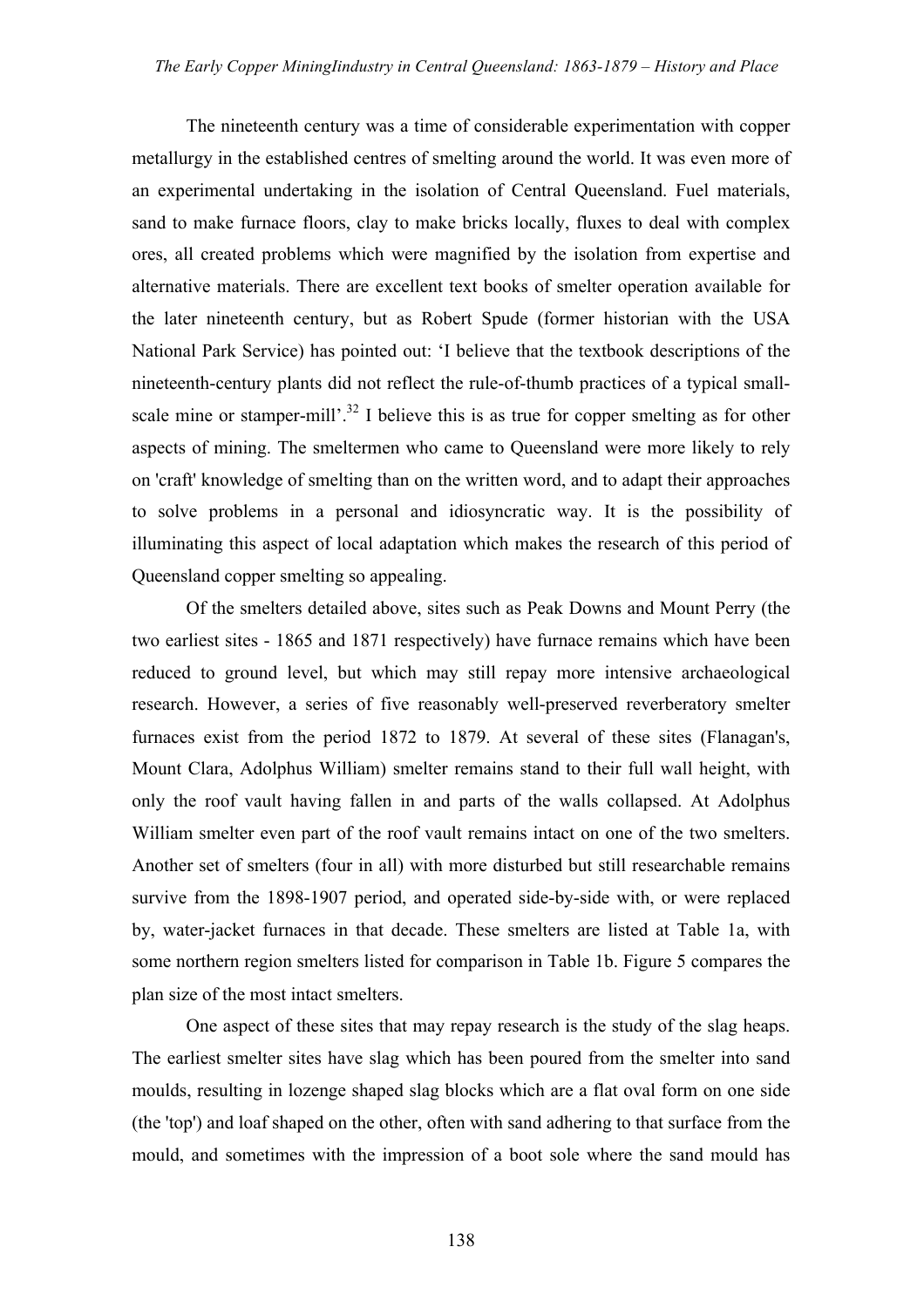been pressed into shape with the foot. In some situations this form of slag treatment appears to have continued into the 20th century, for example at Silver Spur (a silver smelter near Texas, Queensland), where the slag heaps are of this lozenge or loaf form.



**Figure 5**: *Comparative sizes of reverberatory smelters in Southern Queensland*

Slag from later smelters (but still presumed to be reverberatory smelters) is in conical forms, resulting from pouring the slag from the smelter into conical slag buckets that were used to trolley the slag to the edge of the tip. Sometimes the slag solidified in the bucket, taking on its conical form, and at other times it appears the slag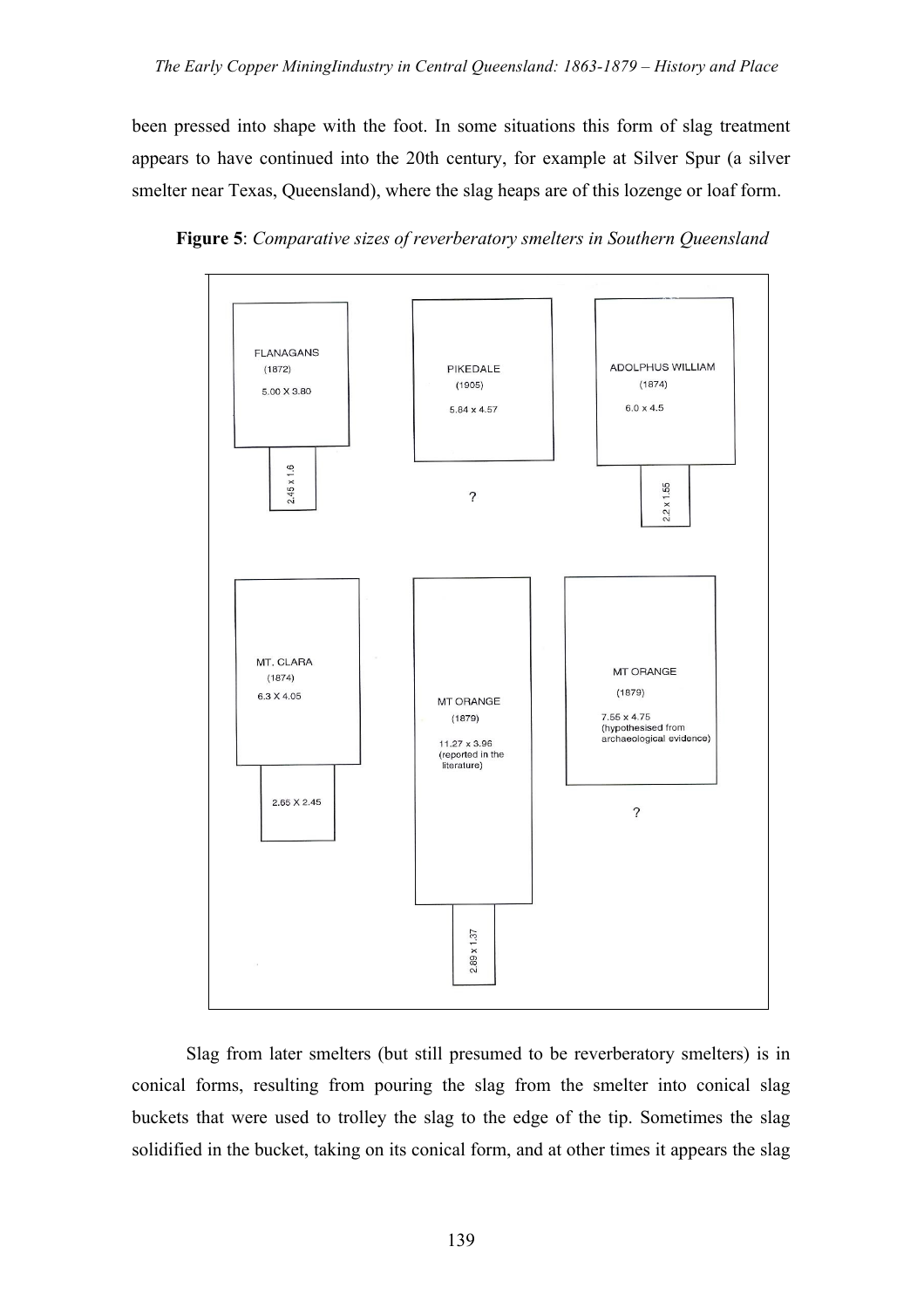was still molten when tipped over the edge of the slagheap, and ran in liquid form down its side.

The third form of slag is where the molten slag has been poured into square formwork receptacles on the slagheap. The edges of these roughly metre-square 'boxes' show that galvanised iron and railway rails had been used to contain the liquid slag. The result is a flat paved appearance on top of the slagheap. This slag form was used to create a flat surface over which slag buckets could be more easily wheeled to the tipping edge. On some tips there is granulated slag, which was produced when waterjacket slag was cooled in water and shattered in the process. There may have been differences in the slag tapping and tipping processes practiced at reverberatory and water-jacket furnaces, but further field research is required to relate this to the physical remains. More research is also needed on the metallurgical chemistry of the slags concerned with smelters of different periods and furnace types, as this may provide a way of identifying changes in technology at such sites, and estimating the production under different smelting regimes.

## **Conclusion**

The period 1863 to 1879 was an important and interesting one in the development of the copper mining industry in Queensland, and Australia as a whole. The migration of Cornish miners and Welsh smeltermen from South Australia and Britain transferred traditional technologies to the state, and boosted the skilled labour pool in its small population. population. Because copper deposits were located across the region, Central approaches to deal with the conditions of the isolated frontier, where the 'right' Queensland benefited by the presence of this skills pool. The smelting furnaces created in this period, and the subject of this paper, reflect the adaptation of traditional smelting materials were often hard to get.

The evidence for most of these local adaptations is only to be found in the physical remains of the smelters. There is considerable scope for further research at many of these sites, both in the design and construction of the smelters, and in the morphological and chemical study of the slag heaps. This research would quite likely provide considerable new information about the effectiveness of locally adapted smelting technology, and about the time lag in the uptake of new technologies from outside the region.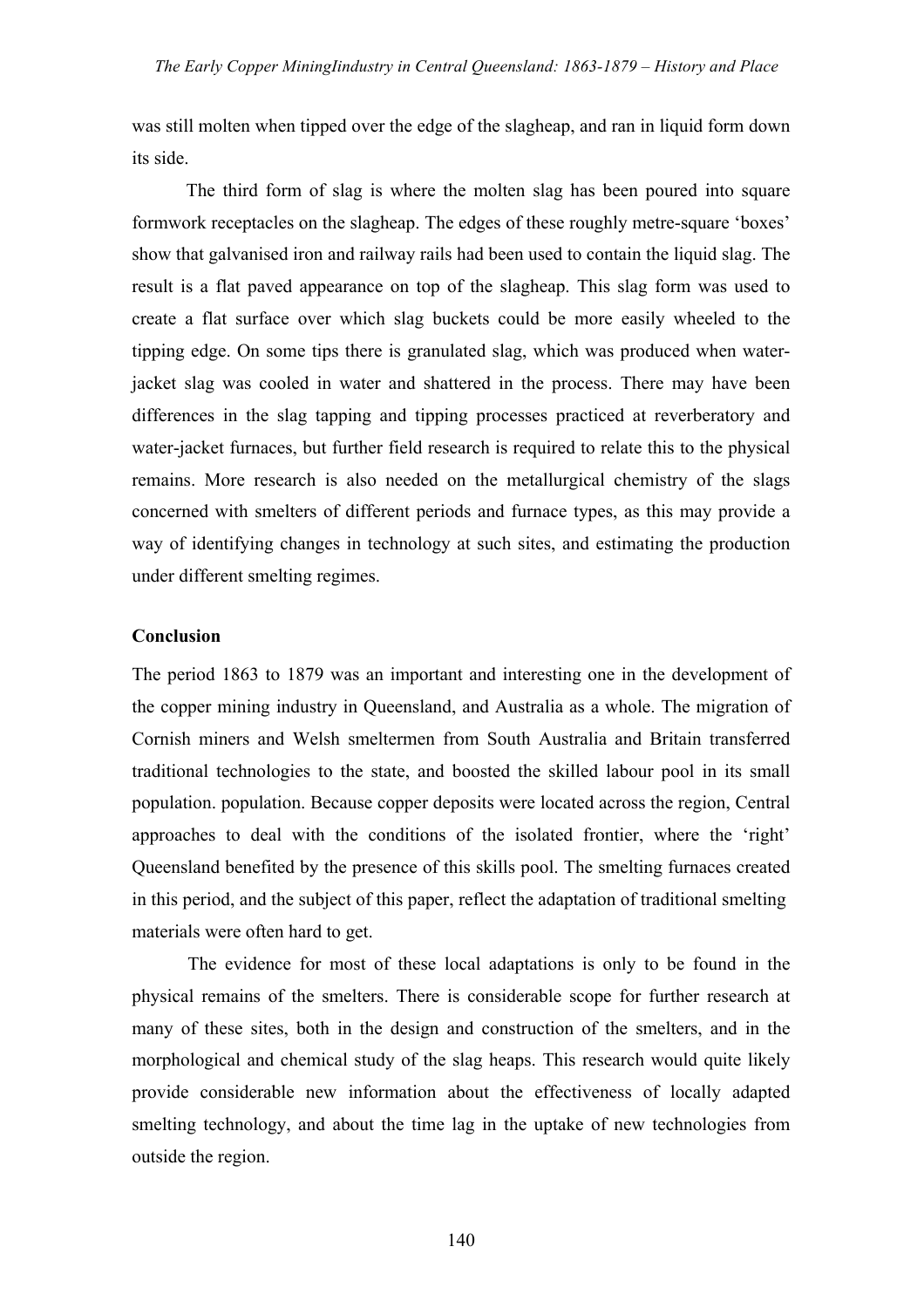| <b>Place Name</b>                   | <b>District</b> | <b>Nearest town</b>                     | <b>Mineral</b> | <b>Reverb</b><br>-atory | Water<br>iacket/Blast |
|-------------------------------------|-----------------|-----------------------------------------|----------------|-------------------------|-----------------------|
| Peak Downs Smelter,<br>Copperfield  | Emerald         | Clermont                                | Copper         | 1865                    | 1907                  |
| Mount Perry Smelter                 | Rockhampton     | Bundaberg                               | Copper         | 1871                    | 1901                  |
| Flannagan's Smelter,<br>Kariboe Ck. | Rockhampton     | Biloela                                 | Copper         | 1872                    |                       |
| Mount Clara smelter                 | <b>Brisbane</b> | Gympie                                  | Copper         | 1873                    |                       |
| Tee Bar Copper Smelter              | <b>Brisbane</b> | Maryborough                             | Copper         | 1873                    |                       |
| Mount Coora smelter                 | <b>Brisbane</b> | Gympie                                  | Copper         | 1874                    |                       |
| <b>Blackall Mine and Smelter</b>    | Rockhampton     | Biloela                                 | Copper         | 1874                    |                       |
| Adophus William Copper<br>Smelter   | Rockhampton     | Rockhampton                             | Copper         | 1874                    |                       |
| Mount Orange Copper<br>Smelter      | Emerald         | Mackay                                  | Copper         | 1879                    |                       |
| <b>Silver Spur Mine</b>             | <b>Brisbane</b> | Texas                                   | Silver         | 1897                    |                       |
| Sundown Tin and Copper<br>Mine      | <b>Brisbane</b> | Sundown<br>National Park,<br>Stanthorpe | Copper         | 1898                    |                       |
| Mount Morgan Mine and<br>Smelter    | Rockhampton     | Mount<br>Morgan                         | Copper         | 1903                    | 1914?                 |
| <b>Glassford Creek smelter</b>      | Rockhampton     | Monto                                   | Copper         | 1903                    | 1906                  |
| Mount Chalmers mill site            | Rockhampton     | Rockhampton                             | Copper         | 1904?                   | 1896                  |
| Pikedale Silver Mine                | <b>Brisbane</b> | Stanthorpe                              | Silver         | 1905                    |                       |
| Mount Cannindah Mine                | Rockhampton     | Monto                                   | Copper         | 1906                    |                       |
| Mount Hector Copper<br>Smelter      | Rockhampton     | Gladstone                               | Copper         | 1907                    | 1908                  |

**Table 1a:** *Southern Queensland Smelters*

# **Table 1b:** *Northern Queensland Smelters*

| <b>Place Name</b>         | <b>District</b> | <b>Nearest town</b> | <b>Mineral</b> | <b>Reverb</b><br>-atory | Water<br>Jacket/Blast |
|---------------------------|-----------------|---------------------|----------------|-------------------------|-----------------------|
| Great Australian Mine     | Mount Isa       | Cloncurry           | Copper         | 1885                    | 1885?                 |
| Smelter                   |                 |                     |                |                         |                       |
| <b>Montalbion Smelter</b> | Mareeba         | Herberton           | Silver         | 1886                    | 1886                  |
| Muldiva Smelters          | Mareeba         | Cairns              | Silver         | 1891                    | 1891                  |
| Calcifer Smelters         | Mareeba         | Cairns              | Copper         |                         | 1894                  |
| Girofla Smelters (ex      | Mareeba         | Cairns              | Copper         |                         | 1896                  |
| Muldiva equipment)        |                 |                     |                |                         |                       |
| Mt Garnet Smelter (ex     | Mareeba         | Herberton           | Copper         |                         | 1900                  |
| Monalbion equipment)      |                 |                     |                |                         |                       |
| Chillagoe Smelter         | Mareeba         | Cairns              | Copper         |                         | 1901                  |
| Mount Molloy              | Mareeba         | Douglas             | Copper         | 1905                    | 1904                  |
| OK Smelter (ex Mt Garnet  | Mareeba         | Cairns              | Copper         |                         | 1904                  |
| Equipment)                |                 |                     |                |                         |                       |
| Selwyn Smelter            | Mount Isa       | Cloncurry           | Copper         |                         | 1907                  |
| Mount Elliott Smelter     | Mount Isa       | Cloncurry           | Copper         |                         | 1908                  |
| Kuridala Smelter          | Mount Isa       | Cloncurry           | Copper         |                         | 1911                  |
| Mount Cuthbert Mine       | Mount Isa       | Cloncurry           | Copper         |                         | 1916                  |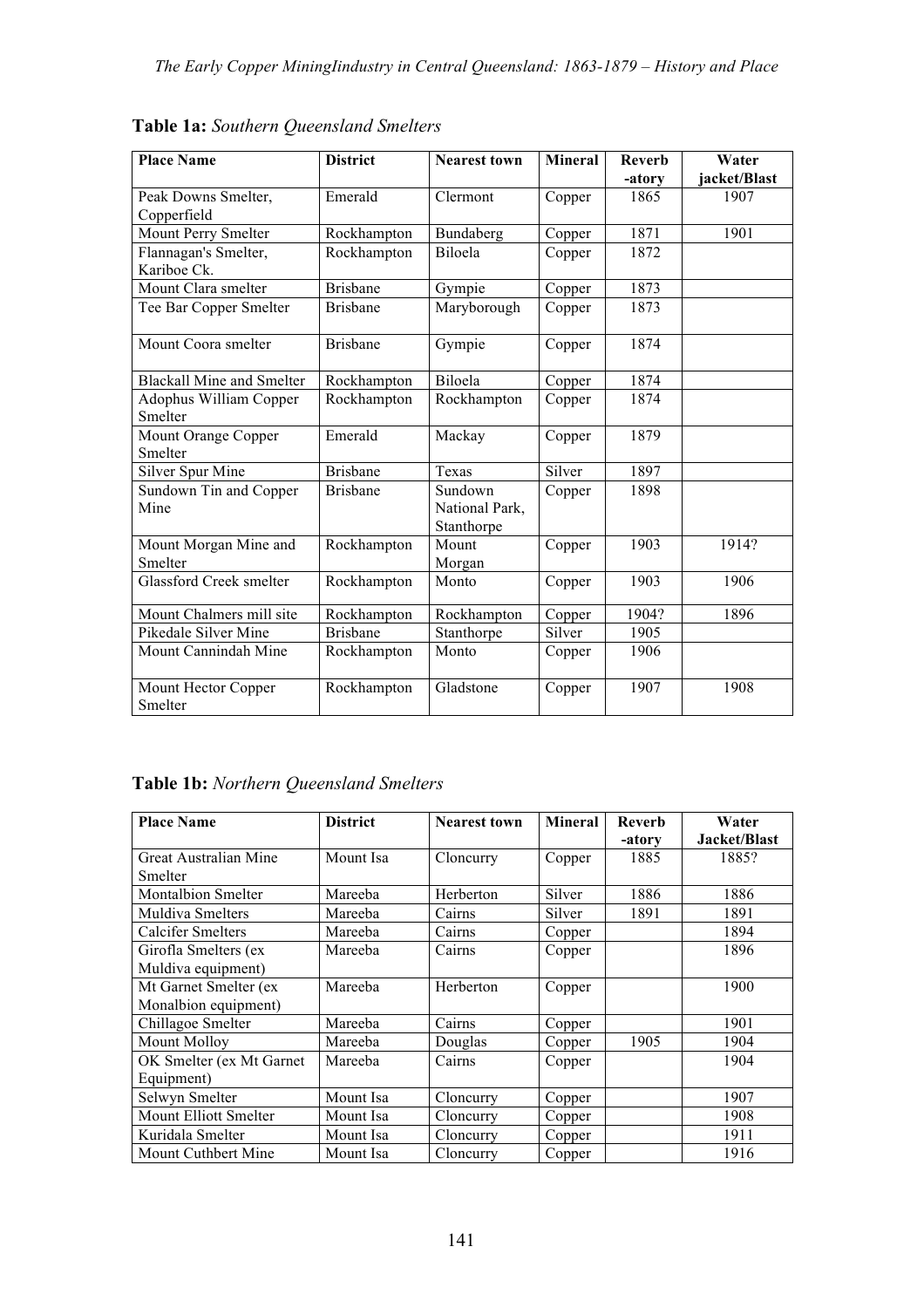Many of these mines neither lasted very long nor produced much profit, but this typifies the small mining ventures that made up the great majority of the Australian mining experience. As this account of the Central Queensland copper mining and smelting sites hopefully shows, the study of small mines can be as important as that of mining giants, and in many regions the physical remains survive to add the archaeological perspective to the historical documents.

#### **Endnotes**

 $\overline{a}$ 

Survey of Queensland Report, no. 60, 1974, pp. 6, 25; Pearson, 'Historic Mont Clara'; Kerr, *Mount*

*Morgan*. <sup>22</sup> Brooks, *Kilkivan District,* p. <sup>6</sup> <sup>23</sup> *Ibid*., p. <sup>24</sup> <sup>24</sup>

 $^{24}$ J.E. Ridgeway, unpublished Geological Survey of Queensland report, 15/7/1936, in DME Commodities File, *Copper -Biggenden*, 4-3-6.

*<sup>1</sup>* See D.A. Cumming, & G.J. Drew,. 'Copper smelting in South Australia, the first 50 years', in J. Selby (ed.), *South Australia's mining heritage*, Department of Mines and Energy South Australia, and

Australasian Institute of Mining and Metallurgy, Adelaide, 1987, p. 115.<br><sup>2</sup> F. Thomas, 'Establishing copper smelting in Australia', *Royal Historical Society of Queensland Journal*, vol. XV, no. 7, 1994, pp. 313-328.

<sup>&</sup>lt;sup>3</sup> M. Pearson, 'Mining heritage places study—Southern and Central Queensland', Report for Queensland Department of Environment and Heritage, Brisbane, <sup>2</sup> vols., 1994a. <sup>4</sup> G. Blainey, *The rush that never ended*, Melbourne University Press, Carlton, 1981, p.128; M. Pearson,

<sup>&#</sup>x27;Historic Mount Clara Copper Smelter', *Queensland Government Mining Journal*, 99 (1155), 1998b, pp.

<sup>23-24.</sup> <sup>5</sup> See J.E. Carne, *The copper-mining industry and the distribution of copper ores in New South Wales*,

<sup>&</sup>lt;sup>6</sup> See R.J. Marston, *Copper mineralisation in Western Australia*, Geological Survey of Western Australia, Mineral Resources Bulletin no. 13, Perth, 1979; Copper type profile in G. MacGill, *Mining Heritage*

<sup>&</sup>lt;sup>7</sup> R.S. Kerr, *'Oueensland historical mining sites study'*, Report for the Department of Environment and Heritage, Brisbane, 4 vols, 1992: Peak Downs section; Thomas 1994, p. 322.<br><sup>8</sup> D.W. de Havelland, *Gold and Ghosts: A prospectors guide to metal detecting and history of the* 

*Australian Goldfields - Volume 3 - Queensland Central and Southern Districts*. Hesperian Press, Western Australia, 1987, p. 340.<br>
<sup>9</sup> Thomas, 'Establishing copper smelting', pp. 323-24.<br>
<sup>10</sup> Kerr, 'Queensland historical mining', Peak Downs section.<br>
<sup>11</sup> Mines *Annual Report* 1895, p. 67.<br>
<sup>12</sup> Ibid., 1907, p. 41; 1908 phot

<sup>1944,</sup> pp. 33-35.<br><sup>15</sup> *Ibid.*, pp. 34-35.<br><sup>16</sup> History largely based on Kerr, 'Queensland historical mining'; Pearson, 'Mining heritages places'.<br><sup>17</sup> A.D. Robertson, 'Historical notes on the Kariboe copper deposits, Dawes

*Queensland Government Mining Journal*, vol 83, 1982, pp. 309-316; Dawes Hall Committee, *Dawes - 60 years of Closer Settlement*, Dawes Hall Committee, Dawes, 1991.<br><sup>18</sup> A.D. Robertson, in Dawes, 60 years of Closer Settlement, p. 11.<br><sup>19</sup> Robertson, 'Kariboe copper deposits'.<br><sup>20</sup> Kerr, J., *Mount Morgan: Gold Copper and*